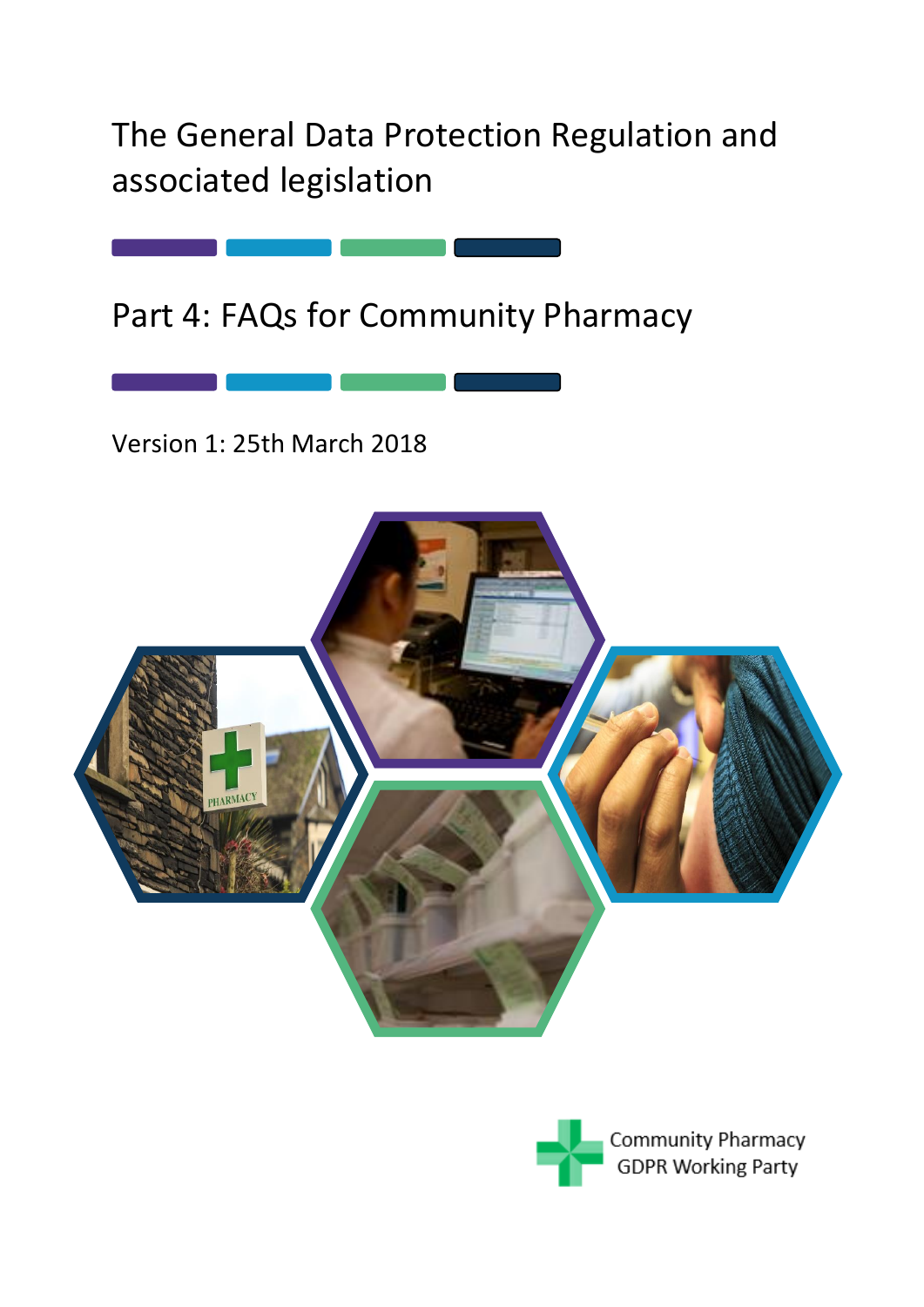

# **Contents**

| Privacy Notices - information to be provided to data subjects19             |  |
|-----------------------------------------------------------------------------|--|
|                                                                             |  |
|                                                                             |  |
|                                                                             |  |
|                                                                             |  |
| Cooperating with the Supervisory Authority - the Information Commissioner's |  |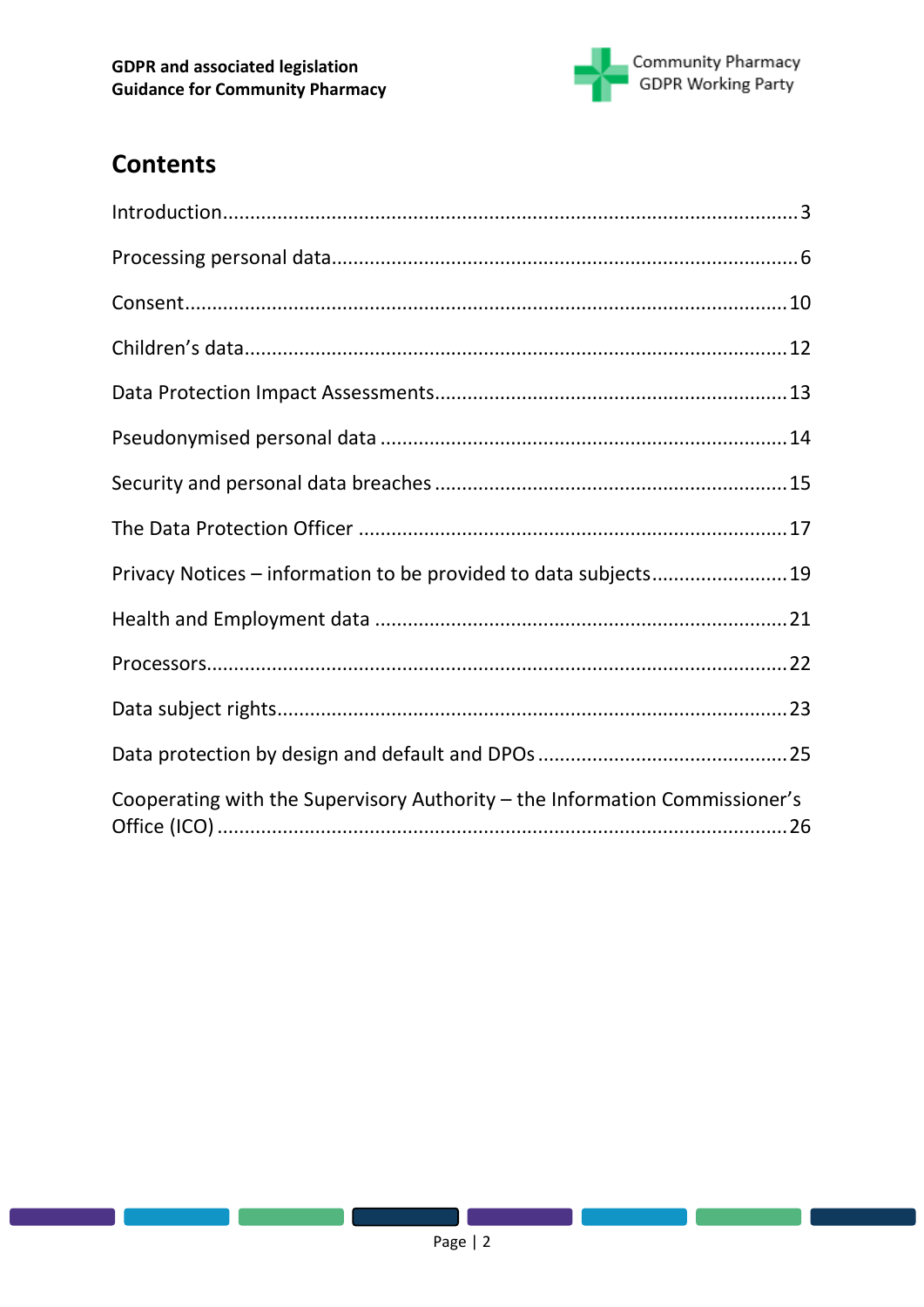

# <span id="page-2-0"></span>**Introduction**

# **1. What is the GDPR and why is 25th May 2018 important?**

The General Data Protection Regulation (GDPR) is European legislation that will be directly effective in the UK from 25th May 2018. It will be accompanied by UK specific legislation, a new Data Protection Act 2018 (currently a Bill), which will complement and clarify aspects of the GDPR. It will continue to apply after Brexit.

While the GDPR will bring changes to the way in which data protection is managed, it is more **evolution than revolution**. It makes mandatory what up until now has been considered good or best practice. The basic principles of processing personal data remain broadly the same, although the meaning of personal data is broadened, which may mean that some information is now personal data that previously was not considered to be personal data.

Pharmacy businesses must comply with Information Governance (IG) requirements already, as part of their terms of service with NHS England, and must complete an annual selfassessment, the IG Toolkit. The GDPR builds on these requirements and in 2019 the IG Toolkit will be revised to include GDPR. What you do now will assist you with the 2018/19 IG Toolkit.

### **2. What is personal data and what are the main terms I need to know?**

Key aspects of the GDPR to understand are:

**Data subject** means the identified or identifiable living individual to whom **personal data** relates.

**Personal data** includes any information relating to an identified or identifiable natural person (the data subject) who can be identified directly or indirectly (for example, by an NHS number).

**Special category** personal data is that 'revealing racial or ethnic origin, political opinions, religious or philosophical beliefs, or trade union membership, and the processing of genetic data, biometric data for the purpose of uniquely identifying a natural person, **data concerning health** or data concerning a natural person's sex life or sexual orientation.'

**Data concerning health** means personal data relating to the physical or mental health of an individual, including the provision of health care services, which reveals information about his or her health status

The GDPR applies to the processing of **personal data** (which may be by automated means) which forms part of a **filing system** or is intended to form a part of a filing system.

A **filing system** means any structured set of personal data which may be accessible according to specific criteria (e.g. name or address) whether centralised, decentralised or dispersed on a functional or geographical basis. So, a pharmacy company's filing system for patients may be in each pharmacy or one system spread across many pharmacies).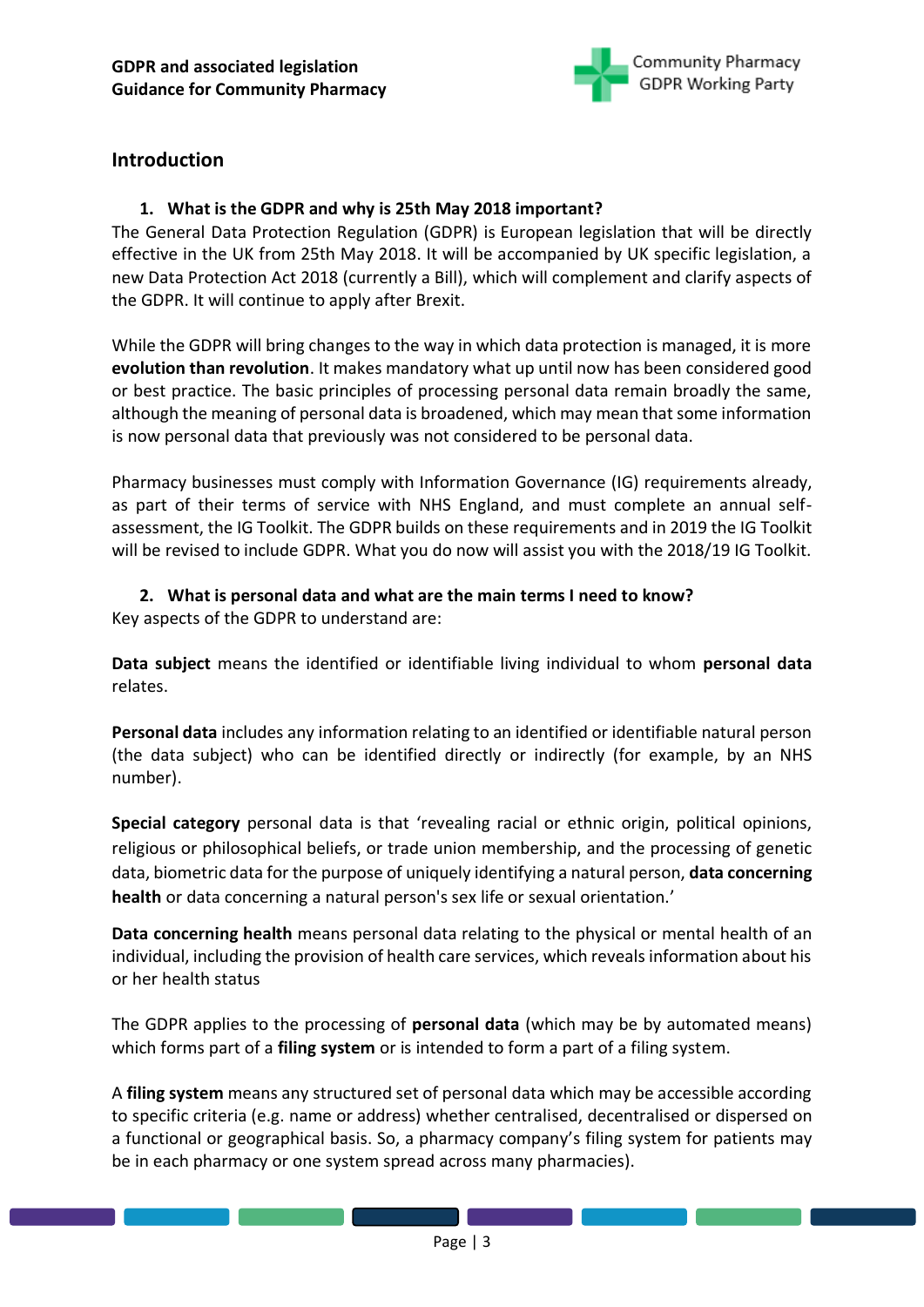

The **data controller** determines the purposes and means of **processing** of personal data and there can be joint controllers for certain purposes. The pharmacy company is a controller, processing personal data.

**Processing** includes, for example, the collection, recording, organisation, adaption, structuring, storage, use and disclosure of personal data. Dispensing a prescription involves processing a patient's data.

The **data controller** of the personal data determines the purposes and means of processing of personal data and there can be joint controllers for certain purposes. The pharmacy business is a data controller, processing personal data

A **processor** is somebody external to the pharmacy who processes personal data on your behalf (as the controller), who you instruct exactly how to process the personal data, for example, a payroll processing company.

The meaning of personal data is now broader and includes data from which natural persons can be identified indirectly. This means that if the information you process can be matched at a later stage with other information (that you hold or somebody else holds) to identify a natural person, it is personal data even though you cannot see to whom it relates. The GDPR refers to this data as **pseudonymised data** – personal data that can no longer be attributed to a specific natural person without the use of additional information. **Pseudonymisation** of personal data is encouraged in appropriate circumstances where those processing some of the data do not to see all of it, for example, removing patient details for pharmacy accounting purposes.

#### **3. Does the GDPR apply to all personal data?**

No. The GDPR applies to the processing of **personal data** (which may be by automated means) which forms part of a **filing system** or is intended to form a part of a filing system (see the means of these terms in the answer to question 2).

The GDPR does not apply to the processing of personal data by a natural person in the course of purely personal or household activity.

#### **4. Who's responsible for GDPR and what needs to be done?**

Generally, the legal owner of the pharmacy  $-$  e.g. the contractor  $-$  will be the person responsible for the orgnaisation's compliance with the GDPR. In GDPR terms this person is the data controller. Responsibility for compliance with GDPR cannot be delegated to any one person in the organisation, but one or more persons may be asked to lead one or more projects associated with GDPR – take certain responsibilities – and each person will be accountable for their actions. The data controller also has some responsibility for any other person processing personal data on its behalf (a data processor).

The term 'accountability' is used in the GDPR to indicate that organisations must be accountable – must demonstrate – that they comply with the principles of data protection when processing personal data.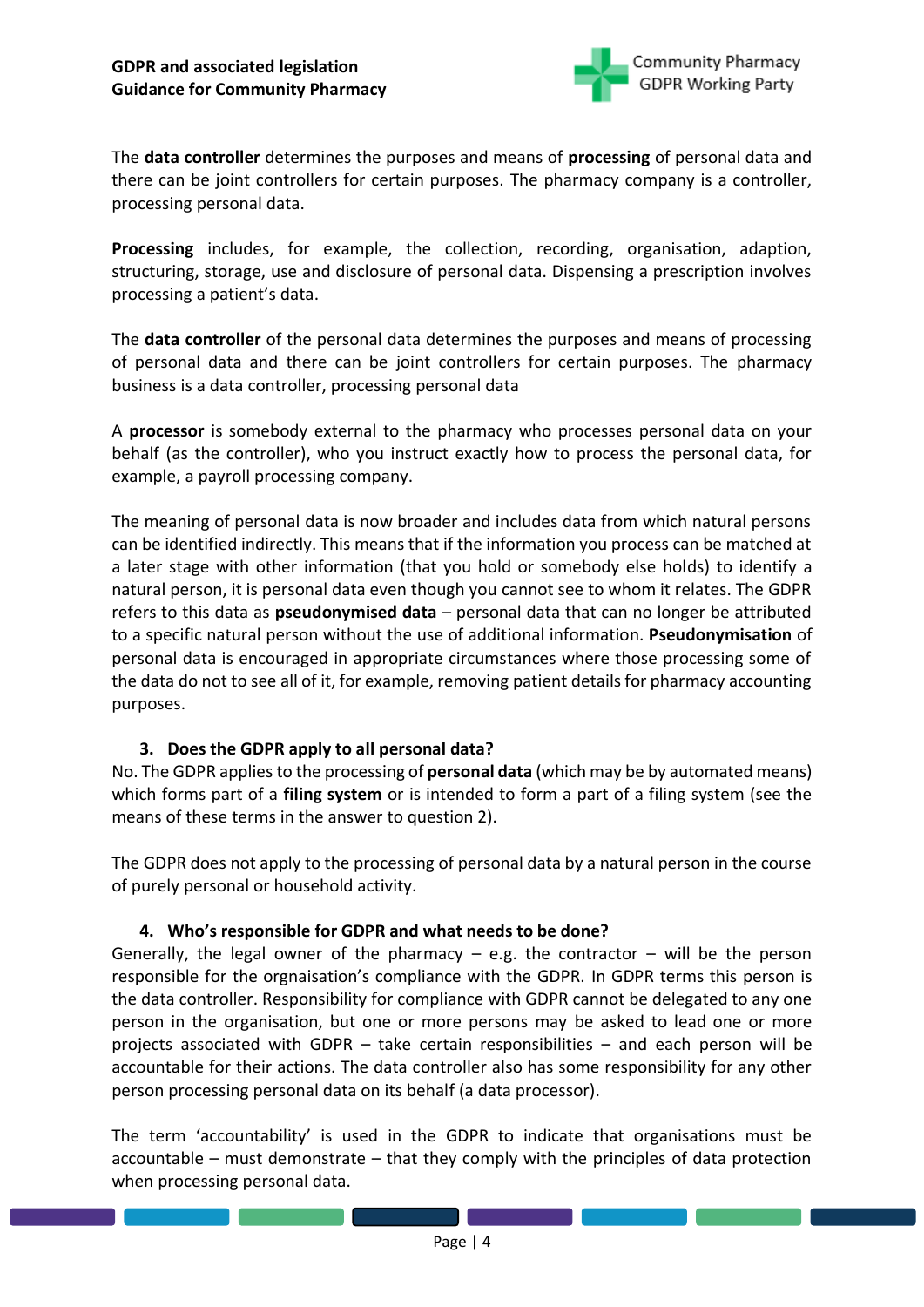

# **5. Where can I find more information about the GDPR?**

More information about the GDPR is available from the:

Information Commissioner's Office (IGO)

<https://ico.org.uk/for-organisations/guide-to-the-general-data-protection-regulation-gdpr/>

**And** 

NHS Digital's Information Governance Alliance (IGA) <https://www.digital.nhs.uk/article/1414/General-Data-Protection-Regulation-guidance>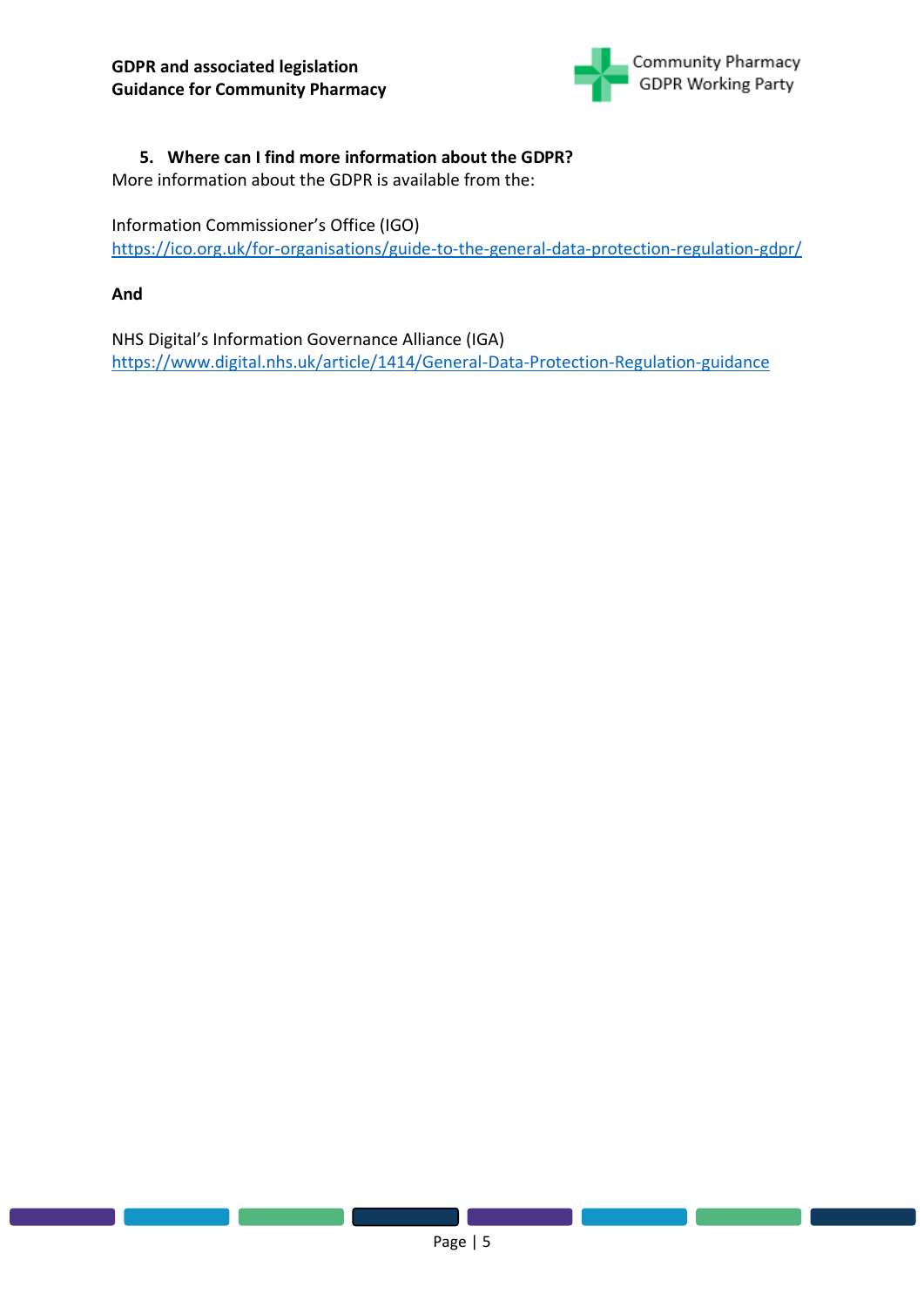

# <span id="page-5-0"></span>**Processing personal data**

## **6. What does 'accountability' mean in the GDPR?**

The GDPR requires active and demonstrable compliance with data protection principles. Under the Data Protection Act 1998, which is being replaced, compliance was required but did not need to be demonstrated until perhaps a problem, for example, a data breach occurred. The GDPR requires a pro-active, quality assurance approach to data protection and recognition that you must take steps to protect personal data and keep it secure.

For pharmacies, this will mean that records must be kept of the activities on an ongoing basis. This is not a record of everything undertaken, rather a record of classes of processing demonstrating adherence to the principles relating to the processing of personal data. (See Template C in the **Community Pharmacy Workbook** (Part 3)).

### **7. What records of processing activity do I need to keep?**

You must be able to demonstrate that you are processing personal data in accordance with these principles. This will require you to keep records of the activities you undertake and show that you have considered whether the activity complies with each of the requirements.

The data protection principles are largely the same as those under the existing legislation, but under the GDPR, you must now show that you are complying with them. You also need to be able to show that you are processing data lawfully. (See Template C in the **Community Pharmacy Workbook** (Part 3)).

**8. What are the data protection principles to follow when processing personal data?** The GDPR requires you to follow certain data protection principles which, briefly, are:

- a) processed lawfully, fairly and in a transparent manner;
- b) collected for specified, explicit and legitimate purposes;
- c) adequate, relevant and limited to what is necessary in relation to the purposes for which they are processed;
- d) accurate and, where necessary, kept up to date;
- e) kept in a form which permits identification of data subjects for no longer than is necessary for the purposes for which the personal data are processed; and
- f) processed in a manner that ensures appropriate security of the personal data, including protection against unauthorised or unlawful processing and against accidental loss, destruction or damage.

#### **9. What is the lawful basis for processing the personal data?**

Article 6 of the GDPR sets out how personal data may be processed lawfully:

#### *'Article 6 Lawfulness of processing*

*1. Processing shall be lawful only if and to the extent that at least one of the following applies:*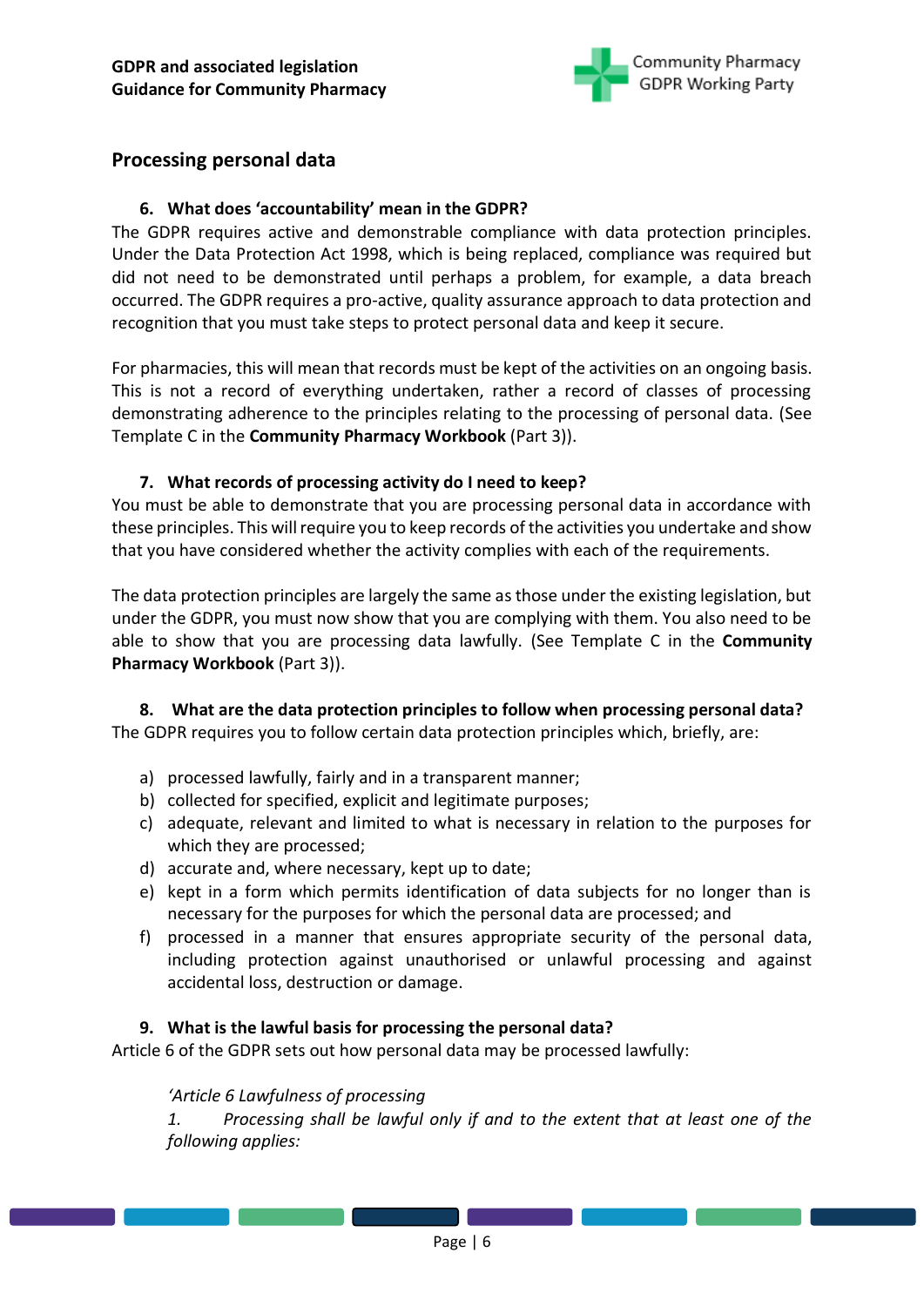

*(a) the data subject has given consent to the processing of his or her personal data for one or more specific purposes;* 

*(b) processing is necessary for the performance of a contract to which the data subject is party or in order to take steps at the request of the data subject prior to entering into a contract;* 

*(c) processing is necessary for compliance with a legal obligation to which the controller is subject;* 

*(d) processing is necessary in order to protect the vital interests of the data subject or of another natural person;* 

*(e) processing is necessary for the performance of a task carried out in the public interest or in the exercise of official authority vested in the controller;* 

*(f) processing is necessary for the purposes of the legitimate interests pursued by the controller or by a third party, except where such interests are overridden by the interests or fundamental rights and freedoms of the data subject which require protection of personal data, in particular where the data subject is a child.* 

*Point (f) of the first subparagraph shall not apply to processing carried out by public authorities in the performance of their tasks.*

*………'*

Category 1(b) (c) (d) and (e) are all likely to apply in certain circumstances, but the most appropriate is likely to be 1 (c) – the terms of service for NHS pharmacies and  $1(e)$  – for all pharmacies. The provision of pharmaceutical services by pharmacy businesses is carried out in the public interest, both within the NHS and in the private sector. It is suggested that 1(e) is the most appropriate because this will encompass all pharmacy activities for the provision of healthcare and the management of the NHS, including non-Community Pharmacy Contractual Fretwork (CPCF) activities such as home delivery for 'bricks and mortar' community pharmacies and locally commissioned services.

By a quirk of legislation (unless this is reversed in the UK legislation accompanying the GDPR) pharmacy contractors with the NHS are considered to be public authorities and, therefore, cannot use lawful processing category 1(f) for the provision of pharmaceutical services.

Please note there is another hurdle or consideration if you want to process special categories of personal data lawfully.

# **10. What is special category data and what does this mean?**

Special categories of personal data – those described in Article 9 of the GDPR – may not be processed except for specified purposes also set out in Article 9 and sometimes subject to special conditions.

Special categories of personal data that may not be processed unless there is a specific exception are:

> *… personal data revealing racial or ethnic origin, political opinions, religious or philosophical beliefs, or trade union membership, and the processing of genetic*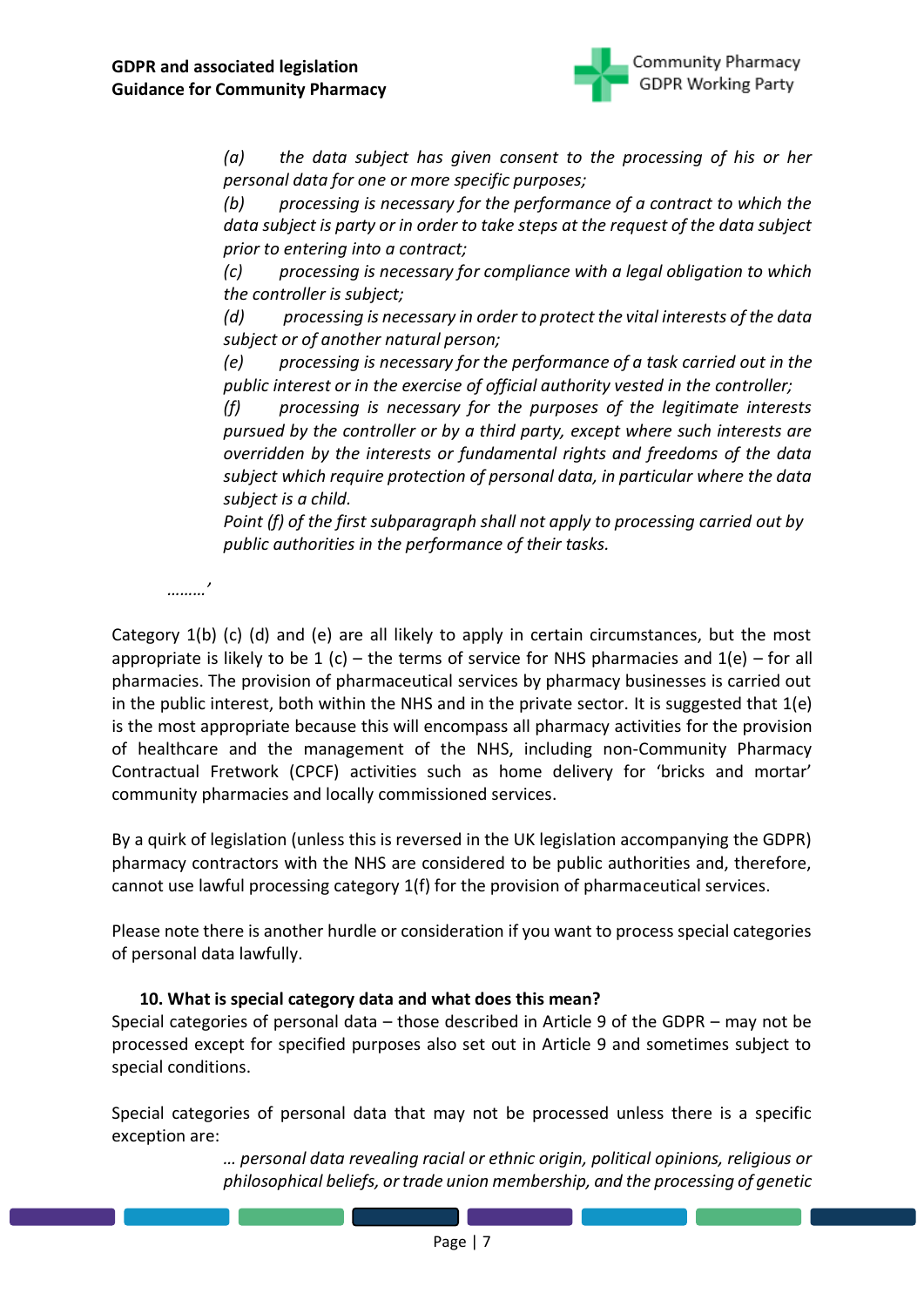

*data, biometric data for the purpose of uniquely identifying a natural person, data concerning health or data concerning a natural person's sex life or sexual orientation...*

Therefore, as may be expected data concerning health is a special category of data and it has a specific meaning as follows:

> *'data concerning health' means personal data related to the physical or mental health of a natural person, including the provision of health care services, which reveal information about his or her health status*

Data concerning health and other special categories of data may be processed where:

*(h) processing is necessary for the purposes of preventive or occupational medicine, for the assessment of the working capacity of the employee, medical diagnosis, the provision of health or social care or treatment or the management of health or social care systems and services on the basis of Union or Member State law or pursuant to contract with a health professional and subject to the conditions and safeguards referred to in paragraph 3*

**Paragraph 3,** as referenced above, **as added to by the new Data Protection Act**, requires that a healthcare professional (such as a pharmacist or a pharmacy technician subject to registration and regulatory oversight e.g. as per the Pharmacy Order 2010), social work professional or a person with a duty of confidentiality under a legal provision, must be responsible for the processing.

# **11. How do the two hurdles of lawful processing and special category data fit together for data concerning health?**

The GDPR has a two-stage process for you to confirm that you have a lawful basis for any personal data you process.

#### **First stage**

The first stage is to identify which of several broad categories applies to the personal data you process. These are listed in Article 6 of the GDPR, which is above in the answer to question 8. Data concerning health may be processed because it is necessary for a task carried out in the public interest (Article 6(e)).

If the personal data is not special category data (see Article 6 of the GDPR and question 8 above), the data may be processed lawfully, and the second hurdle or stage is not relevant. If the personal data is a special category of data, for example, data concerning health, you must consider the second stage.

#### **Second stage**

If the personal data is a special category of personal data and it may not be processed unless permitted by the GDPR and subject to any conditions in the GDPR.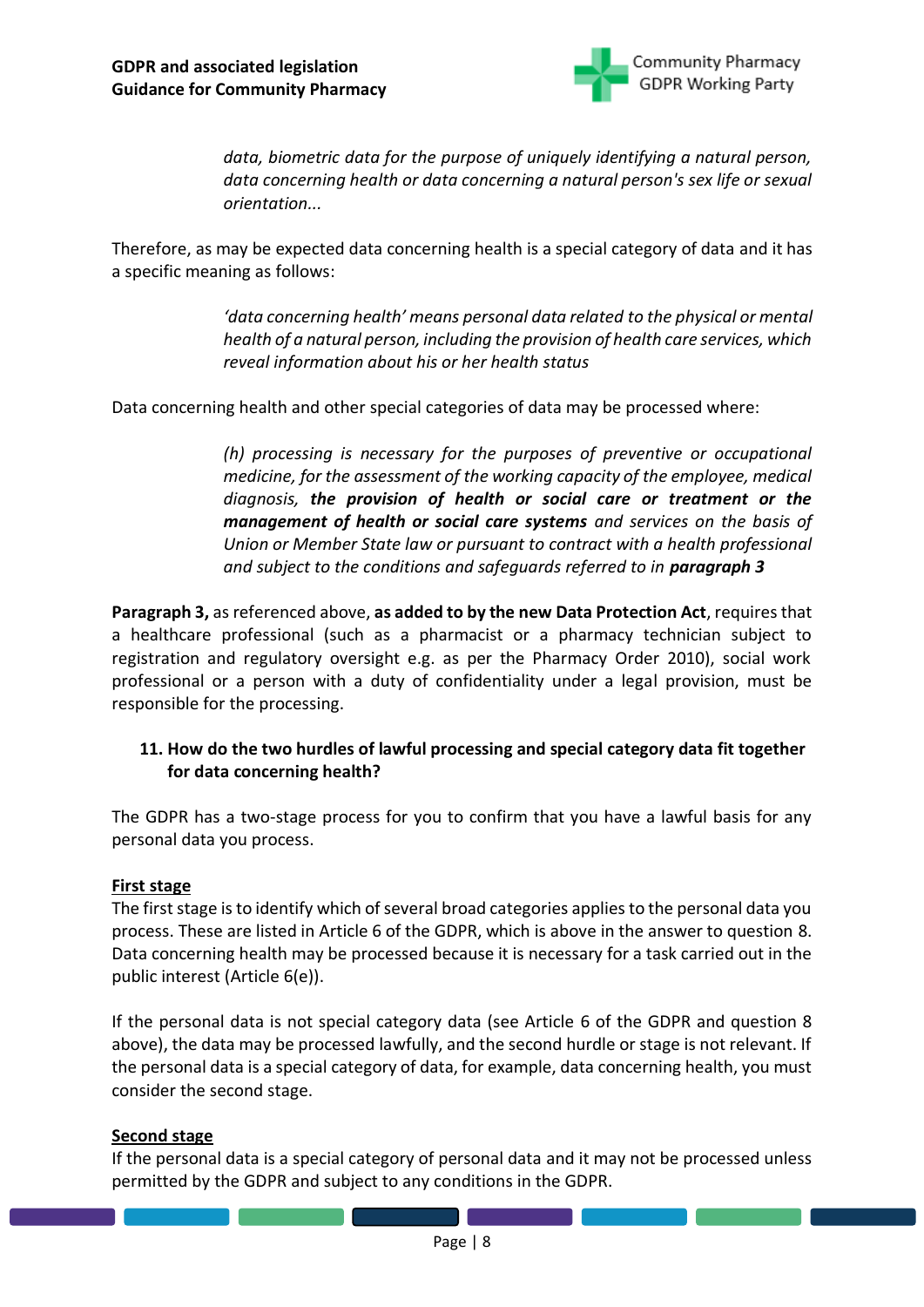

Data concerning health may be processed – according to Article 9 (h) but the condition is that a professional subject to the obligation of confidentiality, such as pharmacist or pharmacy technician, must be responsible for a pharmacy company's processing of that data concerning health.

**12. Must all personal data be processed lawfully under one of the provisions in Article 6 of the GDPR and, if a special category of personal data, the processing be permitted in Article 9 of the GDPR?**

Yes.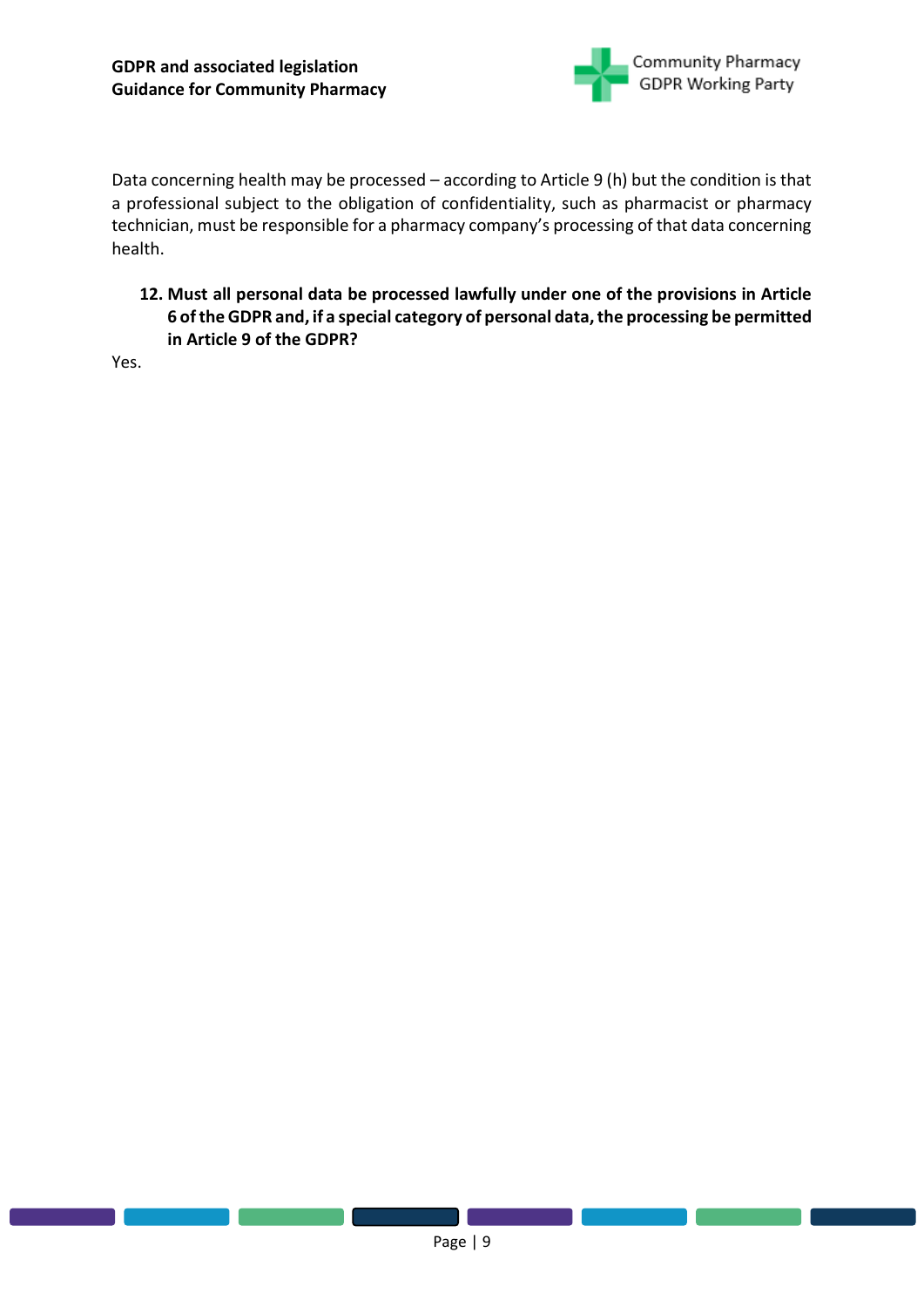

# <span id="page-9-0"></span>**Consent**

# **13. Is consent still important?**

Yes, but its use for the processing of data is not encouraged unless it is meaningful. Seeking consent for processing data associated with a prescription is not meaningful. Prescription data must be processed for a variety of reasons including patient safety, professional responsibilities, pharmacy payment and anti-fraud checks.

Patient consent or agreement (as a part of pharmacy practice) to the dispensing the prescription and, for example, consent to Medicines Use Reviews (MURs) and flu vaccinations remains as meaningful and important as ever, but once a patient has consented to this, generally records must be kept and often may be used by others caring for the patient. This is part of healthcare practice under the GDPR.

While consent for processing the personal data is not required, Privacy Notices explaining to patients what personal data is processed and for what purpose are necessary.

# **14. If I want to collect personal data by consent or I do already, how do I comply with the GDPR?**

If you want to collect data by consent, there are stricter rules on the meaning of consent and how it should be obtained. The GDPR seeks to make any consent sufficiently specific to be meaningful and introduces an additional concept of explicit consent for consent related to special category personal data.

By 25th May 2018, all consent must comply with the new meaning of consent set out in the GDPR (must be GDPR compliant consent) and you must have a record of that GDPR compliant consent. If you have this already, you do not need to renew the 'consents' you have, for implementation of the GDPR. **If you do not have GDPR compliant consent, or do not have a record of this, you will have to renew the consent given before 25th May 2018 so that you have both.**

So, if the pharmacy has a separate marketing list for a specific purpose, to which those persons listed have given their consent, you may have to renew each person's consent before 25th May 2018 so that the consent is GDPR compliant and you have a record of it.

# **15. What is GDPR compliant consent?**

The key point here is that generally you will not be processing personal data based on 'consent' in GDPR terms, but if you do, the data subject's **consent** is required for processing under Article 6; and the data subject's **explicit consent** is required for processing special categories of personal data, such as data concerning health (Article 9).

'Consent' of the data subject means any freely given, specific, informed and unambiguous indication of the data subject's wishes by which he or she, by a statement or by a clear affirmative action, signifies agreement to the processing of personal data relating to him or her. Consent gained by pre-ticked consent boxes is not valid consent under the GDPR.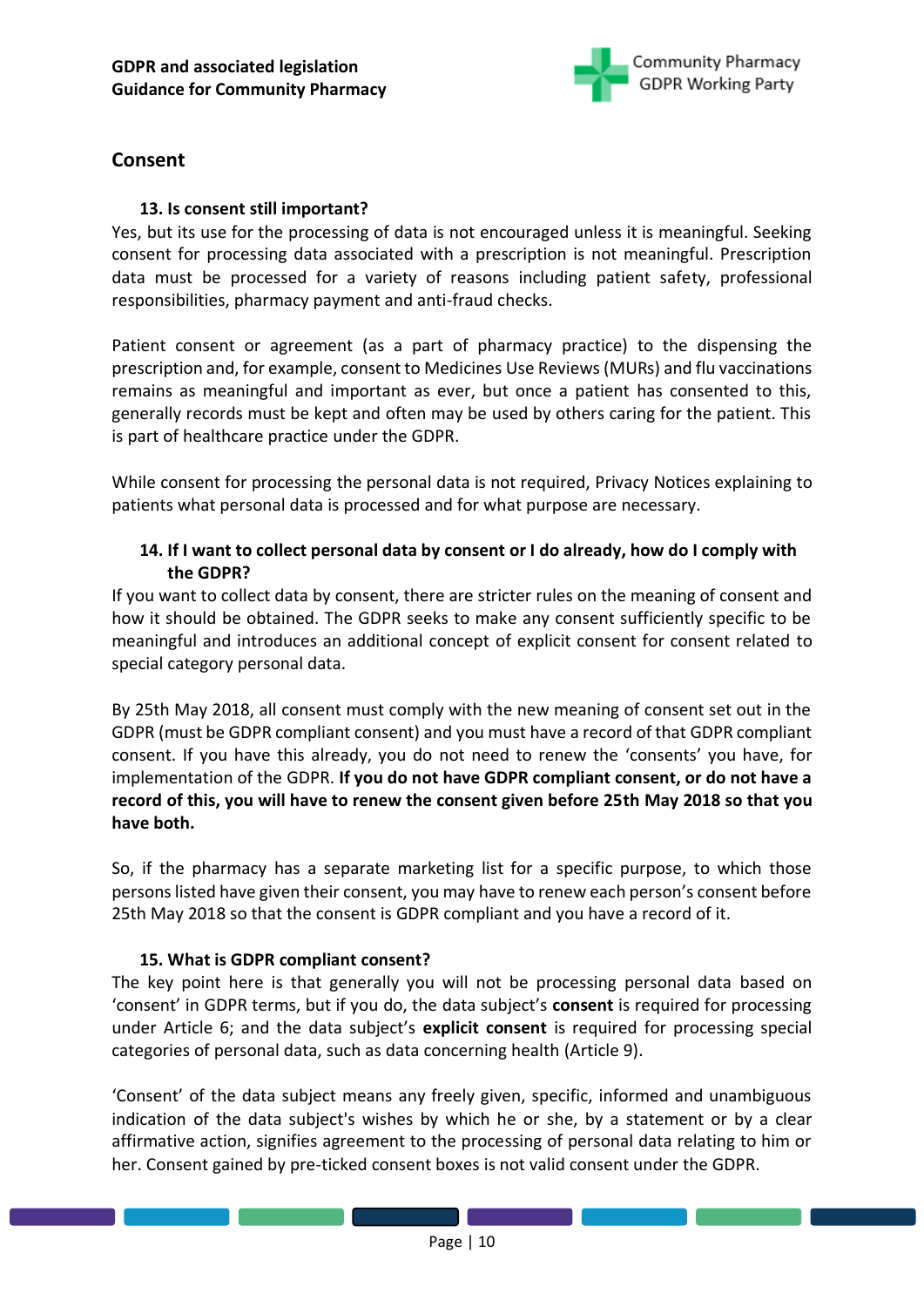

Explicit consent is intended to be more specific consent, and must be confirmed in words, rather than by any other positive action i.e. the person giving consent must signal agreement to an explicit statement in words such as 'I consent to emails about your products and special offers'.

Broadly if personal data is collected by consent a data subject should be able to withdraw his or her consent at any time. Also, it should be as easy to withdraw consent as it was to give it.

Whether consent was freely given will depend on whether the data subject could give or refuse consent to the processing of data and still continue with the rest of the service or contract. If the data subject can do so, it is more likely that consent was freely given. If not, the data is processed, for example, by virtue of the contract only and should only be processed to the extent required by the contract.

If you collect personal data for marketing purposes, we advise you to read the guidance on [consent by the Information Commissioner's Office](https://ico.org.uk/for-organisations/guide-to-the-general-data-protection-regulation-gdpr/lawful-basis-for-processing/consent/).

#### **16. Can I dispense and processes prescriptions without consent?**

Generally, you need the consent or agreement of the patient to dispense that patient's prescription.

Generally, you do not need that patient's consent to process the data associated with the prescription (to which consent or agreement to dispense the prescription has been given).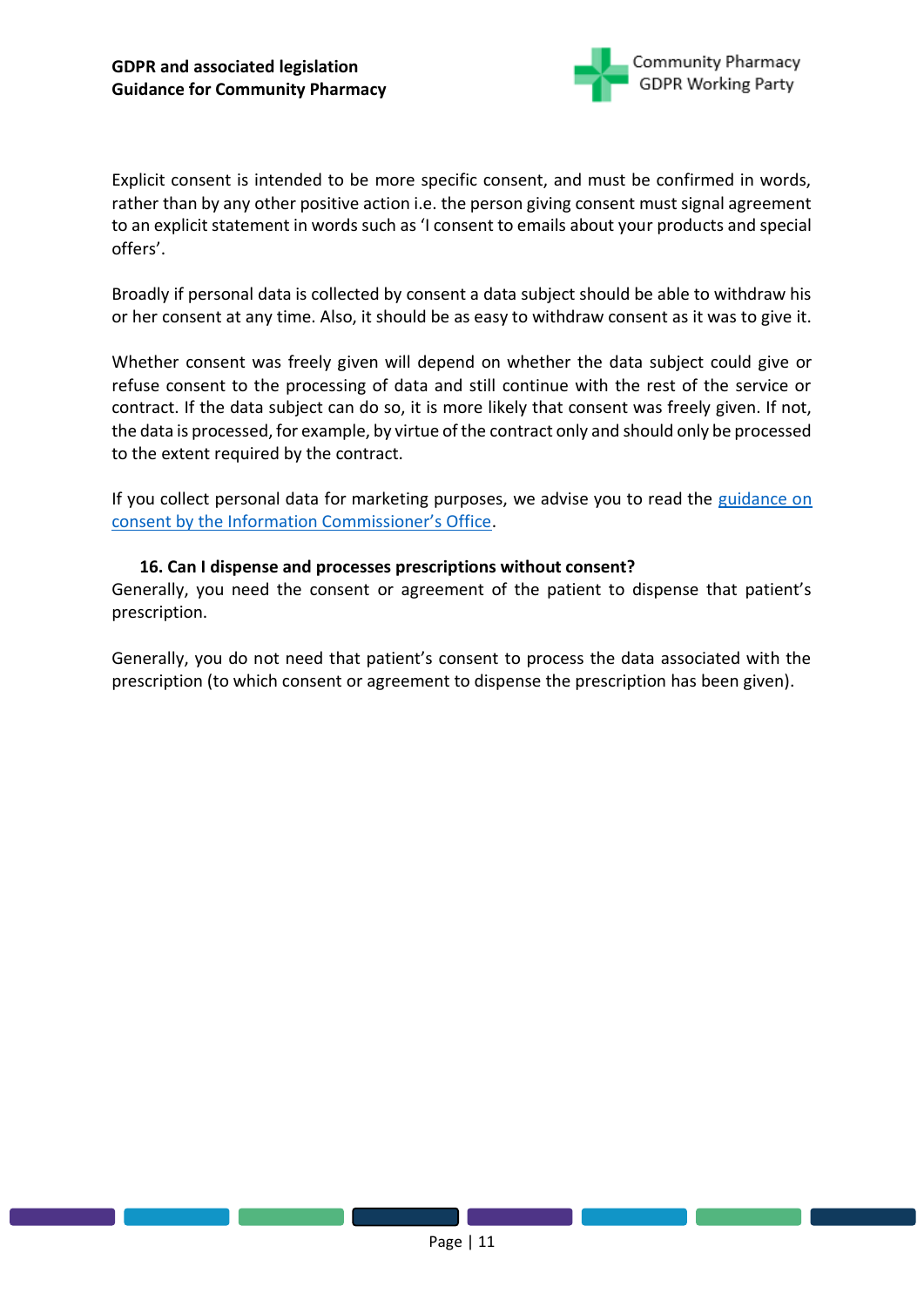

# <span id="page-11-0"></span>**Children's data**

# **17. What about processing children's data?**

For pharmacies dealing with prescriptions for children, normal professional rules and legal principles apply, and the GDPR should not add any additional requirements to those described elsewhere in these information booklets.

For those providing 'information society services' (services at a distance e.g. via the internet), which are generally for remuneration, and where the lawful processing under the GDPR is consent (Article 6(1)(a)), the GDPR sets out additional requirements. Broadly, to process personal data for any child below the age of 13 (for the UK), as an "information society service" you must have the consent of the person who holds parental responsibility for the child or have taken reasonable efforts to verify such consent.

Where services are offered direct to a child, you must ensure your Privacy Notice is written in a clear, plain way that a child will understand.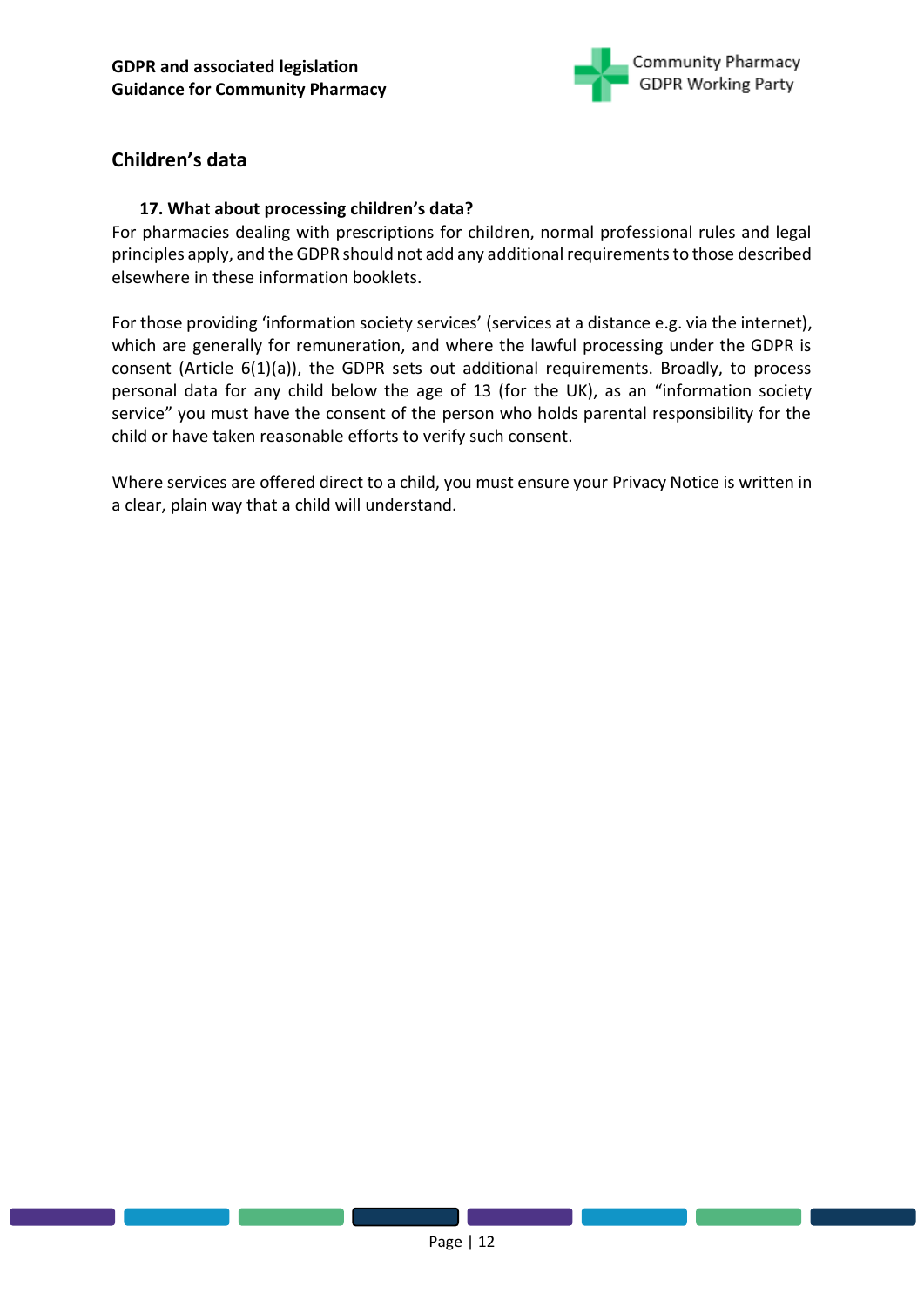

# <span id="page-12-0"></span>**Data Protection Impact Assessments**

### **18. Do I need to do a data protection impact assessment?**

You may need to undertake a data protection impact assessment under the GDPR.

This should be reviewed at least when there is a change of processing operation.

# **19. What information should a data protection impact assessment (DPIA) include?**

A DPIA should include:

- a) a description of the processing operations and the purposes, including, where applicable, the legitimate interests pursued by the controller;
- b) an assessment of the necessity and proportionality of the processing in relation to the purpose;
- c) an assessment of the risks to individuals;
- d) the measures in place to address risk, including security and to demonstrate that you comply;
- e) unmitigated risks (uncontrolled) have been identified and notified to the ICO; and
- f) a DPIA can address more than one project.

(Question and answer is taken from the ICO [website.](https://ico.org.uk/for-organisations/guide-to-the-general-data-protection-regulation-gdpr/accountability-and-governance/data-protection-impact-assessments/))

# **20. What must I do if the data protection impact assessment indicates there is a high risk to the processing of personal data?**

If there are high risks that personal data may not be protected  $-$  a high risk to the rights and freedoms of individuals – advice should be sought from the supervisory authority for the UK, the ICO.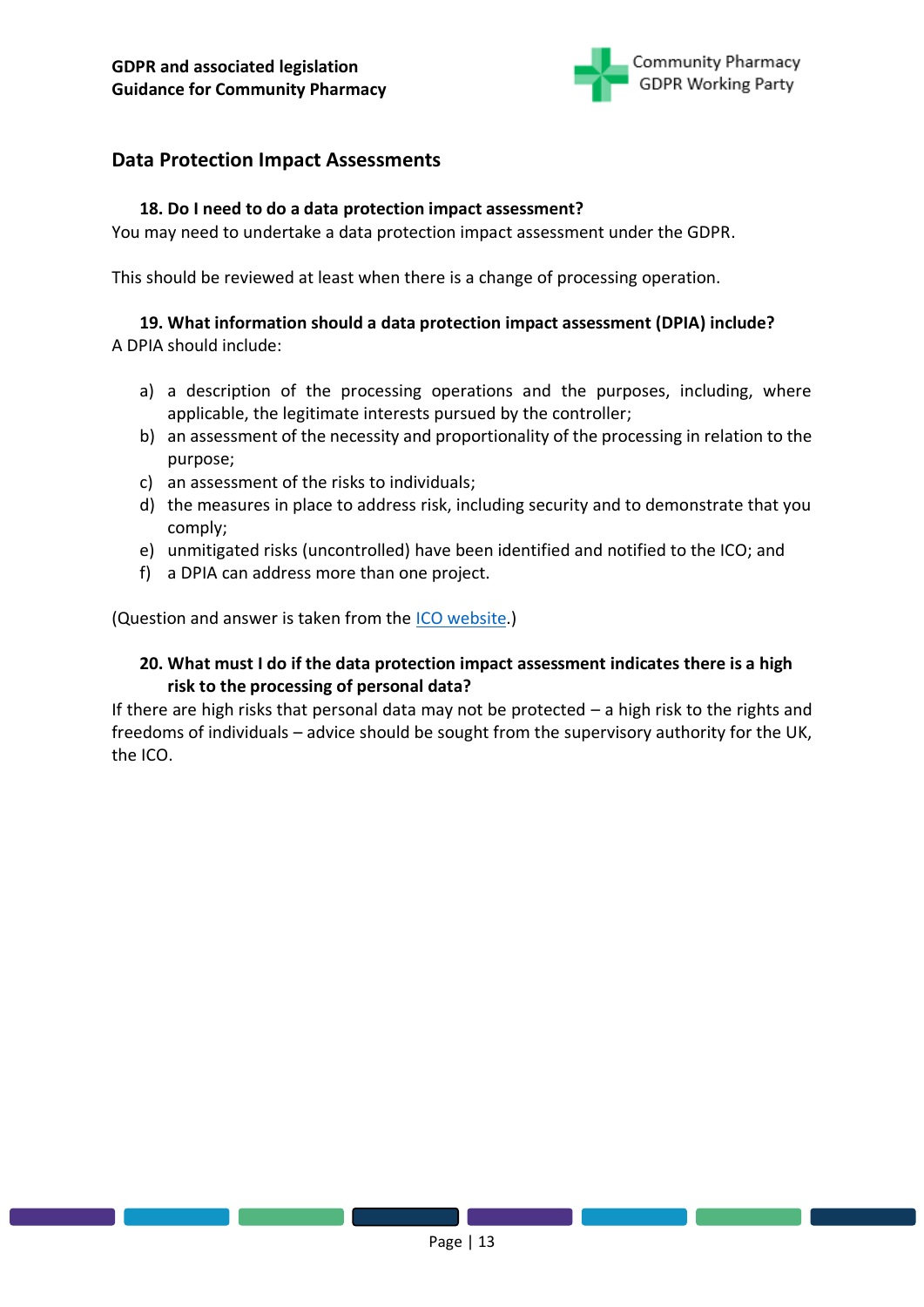

# <span id="page-13-0"></span>**Pseudonymised personal data**

## **21. What is pseudonymised data?**

Pseudonymised data is personal data that can no longer be attributed to a specific natural person without the use of additional information. Prior to the GDPR this might have been called anonymised data. Anonymised data is data where data subjects cannot be identified even with additional information, for example, statistical information. The processing of pseudonymised data is encouraged (with the key or patient names relating to that data held separately and securely) to improve the protection of data subjects.

# **22. What if I process pseudonymised personal data – personal data that does not identify the data subject and do not have details of the data subjects?**

If you process pseudonymised personal data – personal data that does not identify the data subject but where the data subject could be identified later when the information is matched up with other information – and you do not have access to details of the data subject (the key or patient names), you are not required to acquire or process additional information in order to identify the data subjects and the data subjects do not have most of the rights to access or rectify data.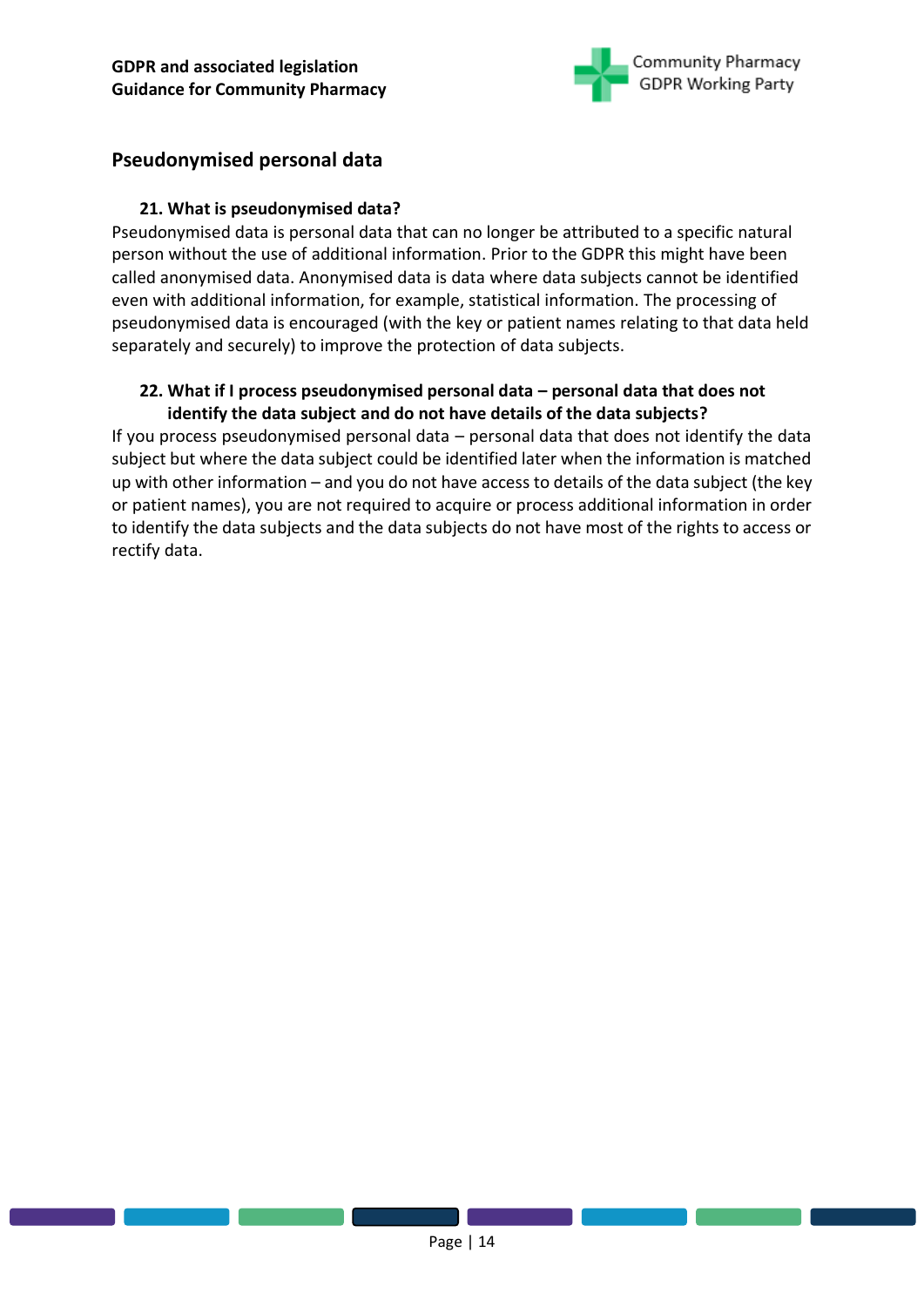

# <span id="page-14-0"></span>**Security and personal data breaches**

## **23. What must I do to process personal data securely?**

To process personal data securely you must:

- a) consider pseudonymisation and encryption of personal data (for some time it has been necessary to encrypt personal data held on laptops and memory sticks);
- b) be able to ensure the confidentiality, integrity, availability and resilience of the processing systems and services;
- c) be able to restore the personal data in a timely manner in the event of physical or technical problems; and
- d) have a system for regularly testing, assessing and evaluating the effectiveness of the security, technical and organizational; recognizing the risks involved in processing the personal data, including the risk of unauthorised disclosure.

Any natural person processing personal data – for the data controller or the processor – does so under instructions from the data controller, the pharmacy business.

#### **24. What is a data breach?**

A personal data breach means a breach of security leading to the accidental or unlawful destruction, loss, alteration, unauthorised disclosure of, or access to, personal data transmitted, stored or otherwise processed.

#### **25. What do I do if there is a data breach?**

You must document any personal data breaches, including the facts of the breach, the effects of the breach and any remedial action taken. The ICO may use these reports to assess compliance with the GDPR.

#### **26. When must I notify a personal data breach?**

Any personal data breach must be notified to the ICO within 72 hours of the data controller having become aware of it, **unless** the personal data breach is **unlikely** to result in a risk to the rights and freedoms of natural persons.

If the breach is reported later, the reason for the delay must be explained at the same time the breach is notified late.

#### **27. What must I do to notify a personal data breach?**

Breach notifications to the ICO must:

- a) describe the nature of the personal data breach including where possible, the categories and approximate number of data subjects concerned, and the categories and approximate number of personal data records concerned;
- b) communicate the name and contact details of the DPO or other contact point where more information can be obtained;
- c) describe the likely consequences of the personal data breach; and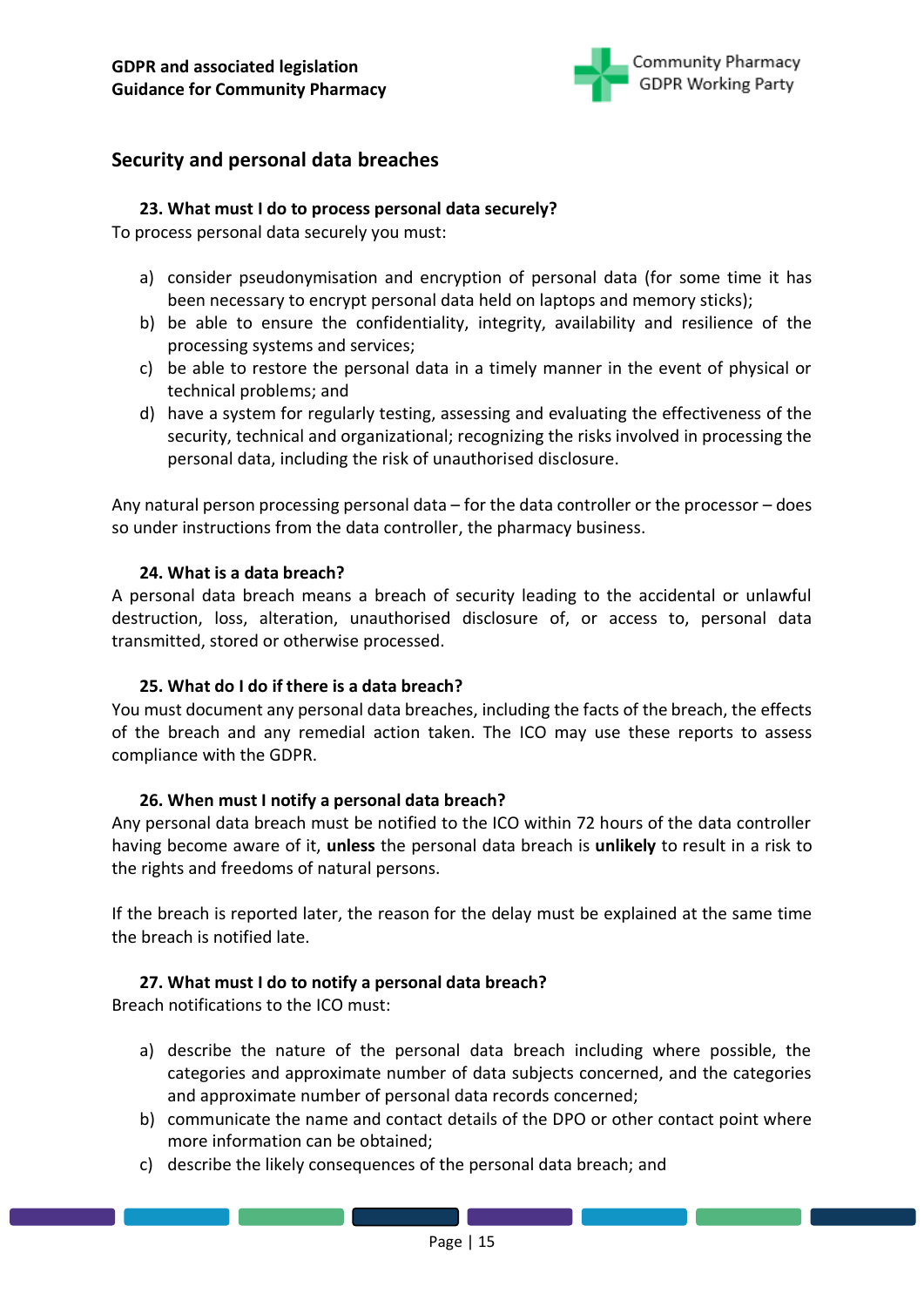

d) describe the measures taken or proposed to be taken by the controller to address the personal data breach, including, where appropriate, measures to mitigate its possible adverse effects.

#### **28. Will I be fined if there is a data breach?**

The ICO has other enforcement powers such as warnings and reprimands and powers to ensure appropriate standards are met; it does have the power to fine and the fines under the GDPR are higher than before, up to 10 million Euros or 2% of global turnover. The maximum fine for non-compliance with an order by the supervisory authority, the ICO is double these amounts to 20 million Euros or 4% of total worldwide annual turnover.

Generally, regulators initially seek to encourage compliance with new regulations and rules, even after the date they apply, rather than enforcement action such as fine, provided that you are making efforts to comply with the new regulations and rules. It may be that this will be the ICO's approach.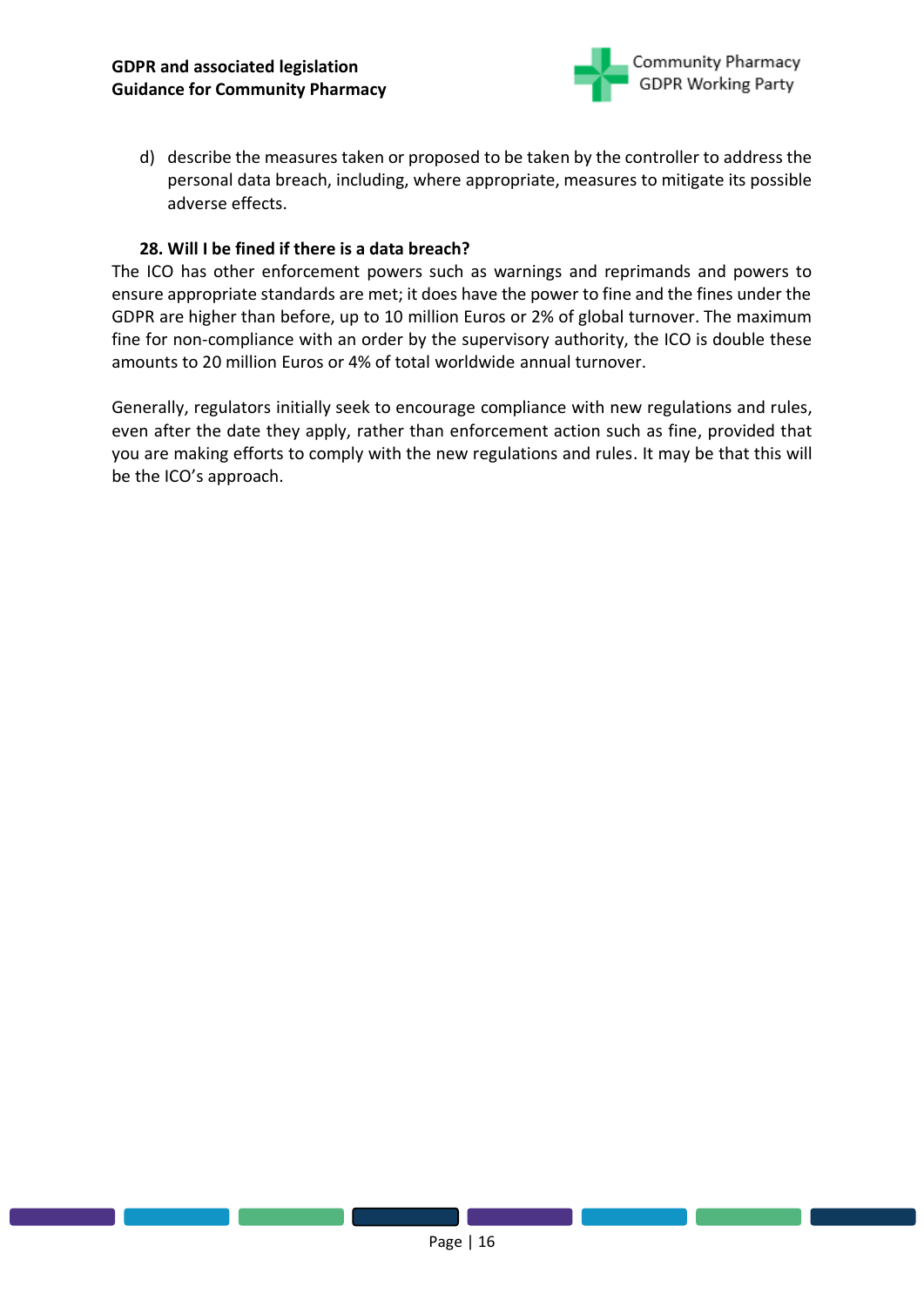

# <span id="page-16-0"></span>**The Data Protection Officer**

# **29. Who is the Data Protection Officer (DPO)?**

The DPO is a designated role under the GDPR which is intended to be given to somebody with expertise in data protection and who is both independent in decision-making – such as a professional – and senior in the organisation, who advises the organisation on data protection and GDPR issues. Guidance may be found in the Information Governance Alliance's guidance '*The GDPR Data Protection Officer'* a[t https://www.digital.nhs.uk/article/1414/General-Data-](https://www.digital.nhs.uk/article/1414/General-Data-Protection-Regulation-guidance)[Protection-Regulation-guidance](https://www.digital.nhs.uk/article/1414/General-Data-Protection-Regulation-guidance) .

# **30. Do I need a DPO?**

Maybe. There are two reasons why you might be required to have a DPO.

The first is because NHS pharmacies are subject to the Freedom of Information Act and any organisation that is subject to this Act is automatically deemed to be a public authority by the proposed data protection legislation accompanying the introduction of the GDPR.

If this remains the case all community pharmacies will need to appoint a DPO.

The second is because you may be considered to be a data controller '*processing on a large scale... special categories of data pursuant to Article 9* (which includes data concerning health).

Recital 91 in the GDPR (these are the preambles to the GDPR), albeit referring to data protection impact assessments (DPIAs) states:

> *…The processing of personal data should not be considered to be on a large scale if the processing concerns personal data from patients or clients by an individual physician, other health care professional or lawyer. In such cases, a data protection impact assessment should not be mandatory.*

Although, it is clear that 'processing of patient data in the regular course of business by a hospital is considered to be large-scale (Guidelines on Data Protection Officers ('DPOs'), Adopted on 13 December 2016, last Revised and Adopted on 5 April 2017).

If large-scale is the only basis for appointing a DPO this will only apply to community pharmacy business that can be described as large-scale.

We are seeking clarification of the DPO role and its applicability and must await the final form of the Data Protection Act 2018.

# **31. What is the position and role of the DPO?**

The DPO is somebody who: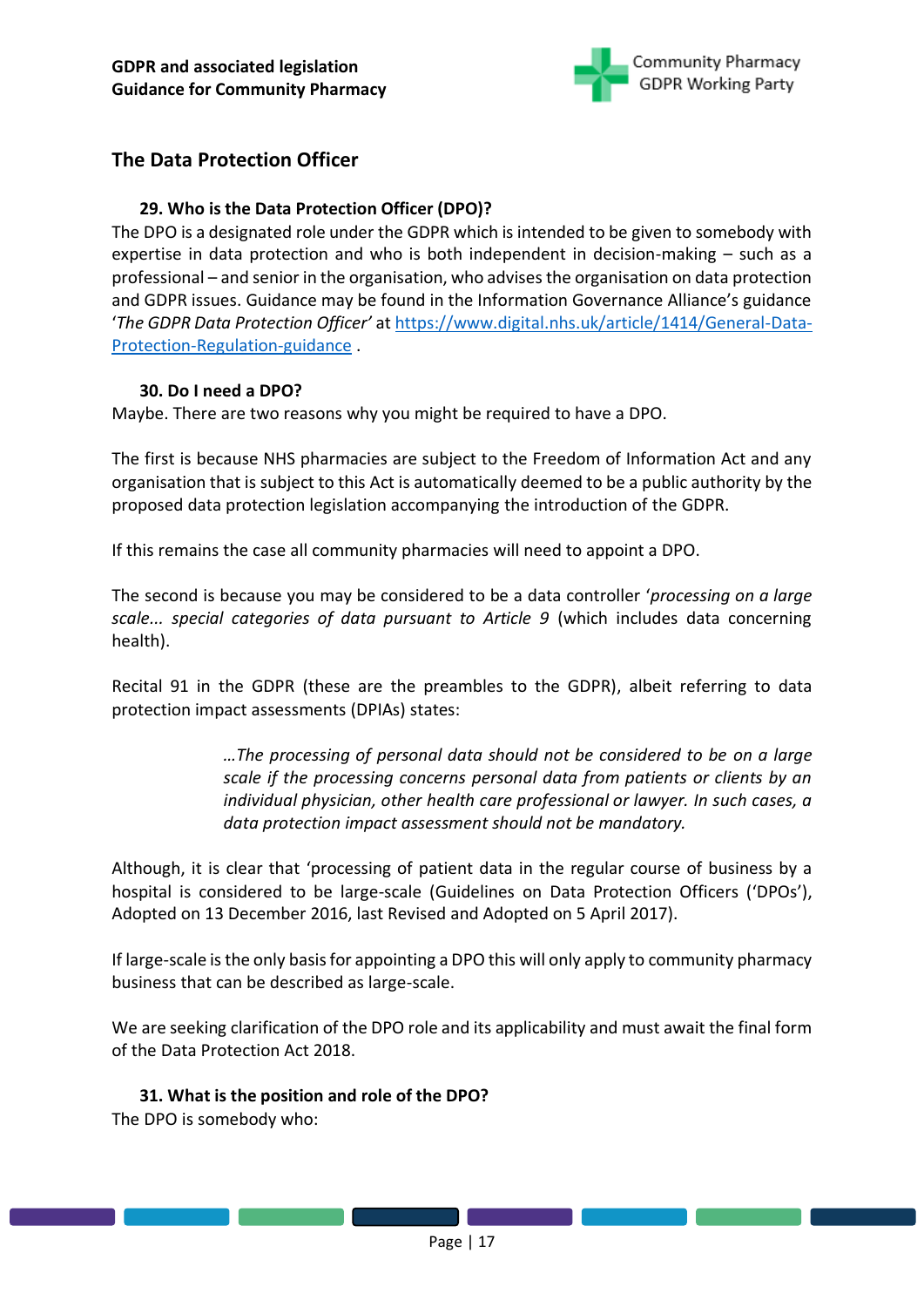

- a) is appointed based on professional qualities and expert knowledge of data protection law;
- b) may be a staff member or somebody external may be contracted to undertake the role; and
- c) has a role liaising with the supervisory authority, the ICO the DPO's details shall be published and communicated to the ICO.

The data controller and the processor need to:

- a) ensure the DPO is involved properly and in a timely manner in all issues which relate to the protection of personal data;
- b) support the DPO with the resources necessary to carry out the role and access to processing operations and so the DPO can maintain his or her expert knowledge;
- c) ensure the DPO has the necessary freedom and protection to carry out the role without fear or favour;
- d) ensure the DPO reports to the highest management level;
- e) provide that data subjects may contact the DPO relating to issues on processing their personal data and their rights under GDPR;
- f) bind the DPO to confidentiality; and
- g) allow the DPO to carry out other duties and tasks (as appropriate) where there is no conflict of interest.

The DPO must have at least the following tasks:

- a) inform and advise the controller or the processor and the employees who carry out processing obligations under the GDPR or other data protection provisions;
- b) monitor compliance with the GDPR, considering data controller's policies, assignment of responsibilities, awareness-raising and training of staff involved in processing and related audits;
- c) provide advice where requested on the data protection impact assessment and monitor its performance;
- d) cooperate with, and act as a contact point for, the supervisory authority, the Information Commissioners Office; and
- e) have due regard to the risks associated with processing operations in the performance of his role, taking into account the nature, scope, context and purposes of processing.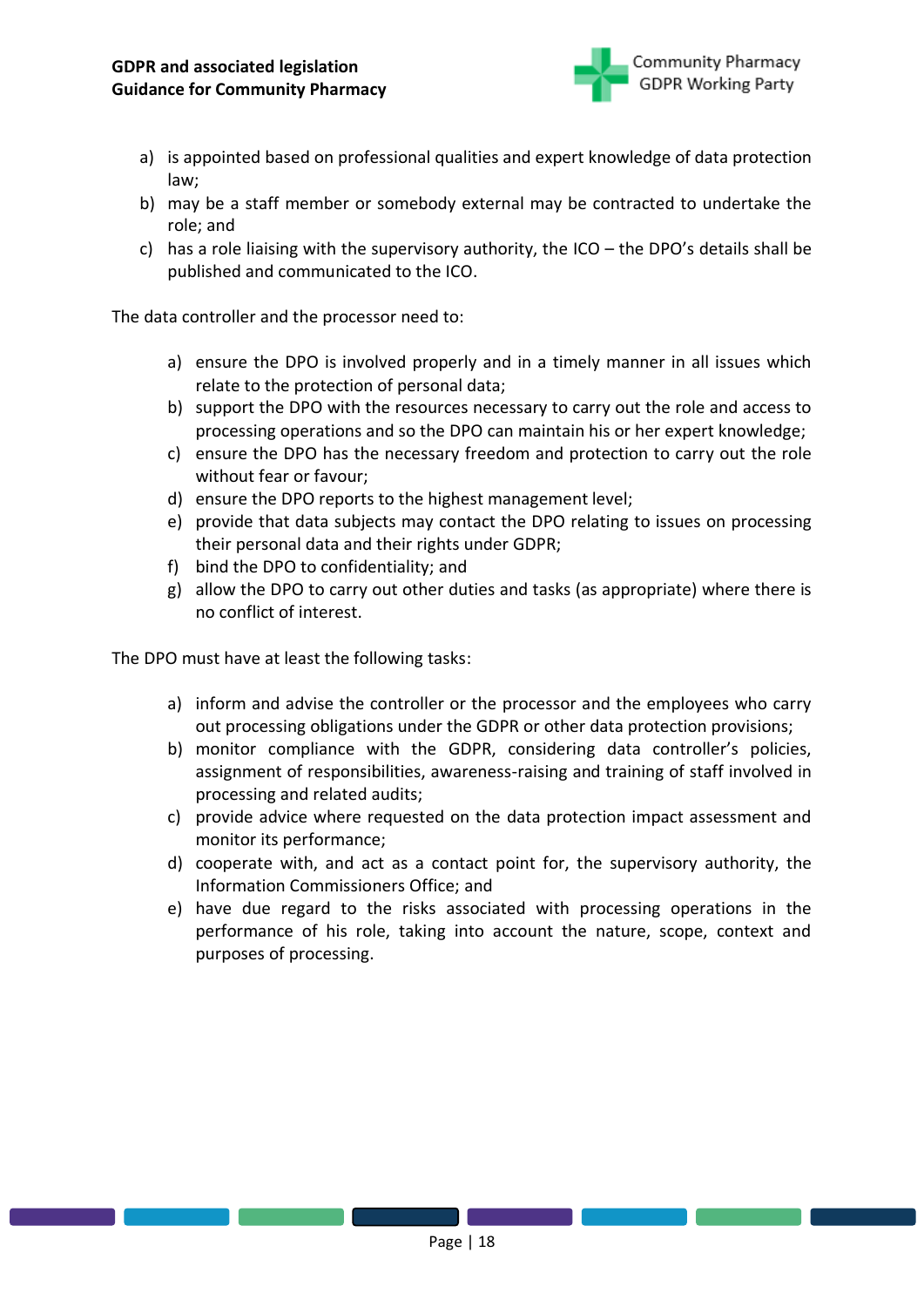

# <span id="page-18-0"></span>**Privacy Notices – information to be provided to data subjects**

### **32. What is a Privacy Notice?**

The GDPR requires data controllers to provide to data subjects information about their processing and related matters and the rights of the data subjects in a concise, transparent, intelligible and easily accessible form, using clear and plain language.

#### **33. What information must I provide to data subjects? (Privacy Notices)**

Where the personal data is provided by the data subject, for example, when a prescription is presented to a pharmacy in hard copy or following EPS nomination of that pharmacy, the following information must be provided to the data subject (i.e. the patient):

- a) the name and address of the data controller, the pharmacy company;
- b) the contact details of the DPO;
- c) the purposes for which the personal data is processed and the legal basis for this;
- d) the recipients or categories of the recipients of the personal data, if any;
- e) any relevant information about transfers to a third country or international organisation;
- f) the period or criteria that will determine, how long the personal data is stored;
- g) the relevant rights the data subject has in this case;
- h) if the processing is based on consent, the right to withdraw that consent at any time;
- i) the right to lodge a complaint with the supervisory authority, the ICO;
- j) if the provision of personal data is a statutory requirement, the possible consequences of failure to provide it;
- k) relevant information on automated decision-making; and
- l) any processing of the information subsequently for a different purpose.

You do not need to provide this information if it has been provided to the data subject already.

#### **34. How must this information be provided?**

The information may be provided in writing or, at the request of the data subject, orally. Providing information may be by means of a notice in the pharmacy or on the website, whichever is more appropriate and may make use of standardised icons (which must be machine readable if provided electronically), to make the Privacy Notice easily visible, intelligible and the information clearer.

#### **35. When shall I provide the information – the Privacy Notice – to a patient?**

Ideally, the information in the Privacy Notice should be provided to a patient at the time the patient nominates the pharmacy for the dispensing of its prescriptions, but it could be provided when the first prescription is dispensed.

The information could be provided by way of an information notice on the wall of the pharmacy that is visible to patients, or electronically on a website if appropriate, and it is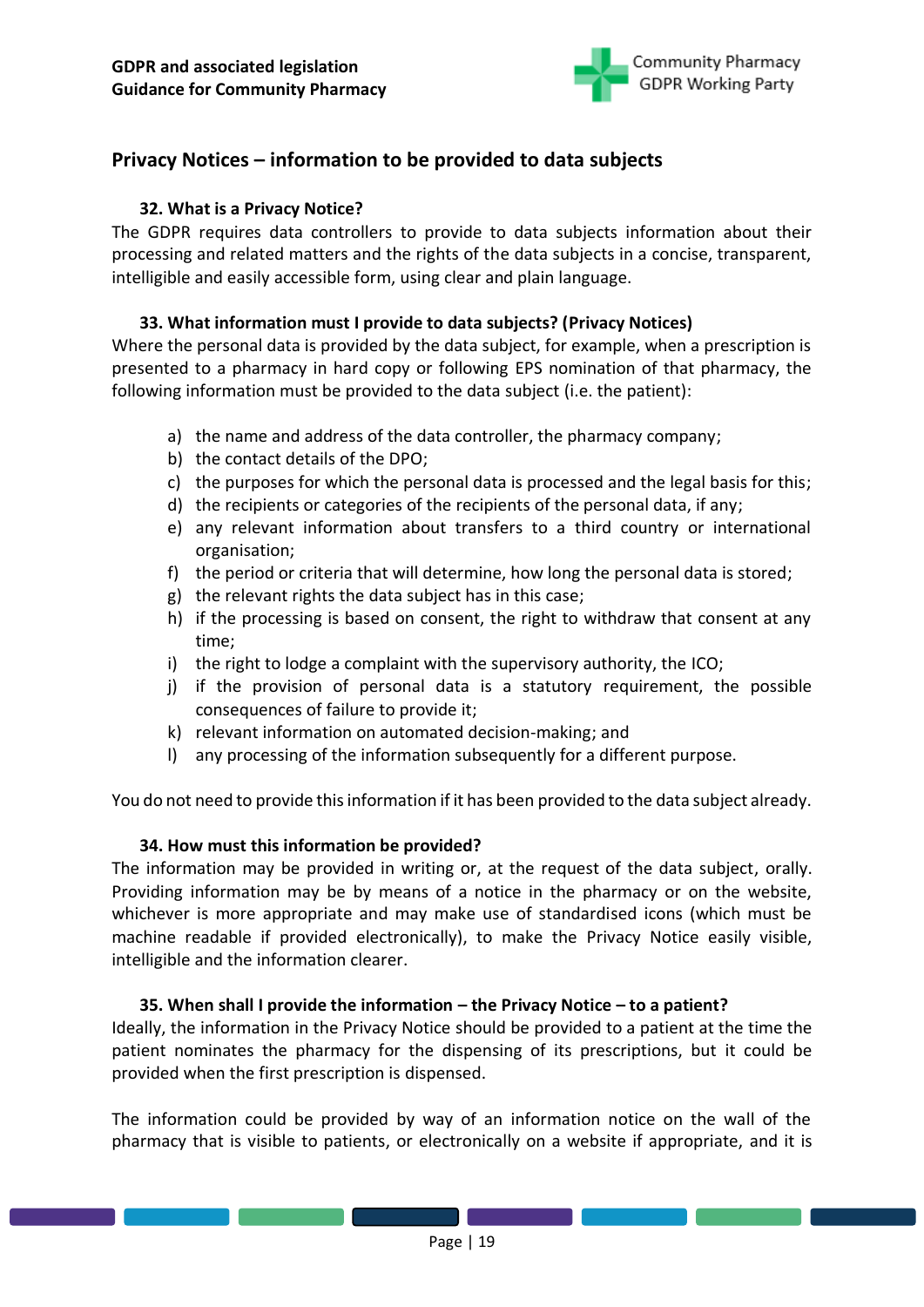

suggested that a patient's attention is drawn to the Privacy Notice when the pharmacy dispenses the patient's first prescription, or subsequently when the notice is first displayed.

The notice could be handed out to the patient or included in the bag of dispensed medicines, when a patient's first prescription at the pharmacy is dispensed; or included in the pharmacy leaflet required for NHS pharmacies.

# **36. Are there special rules if the information is not provided to the pharmacy by the patient?**

Yes. There are additional rules if the personal data has not been supplied by the pharmacy, but generally a pharmacy will be able to provide the required information when, for example, the prescription is dispensed. Further information is provided by the ICO.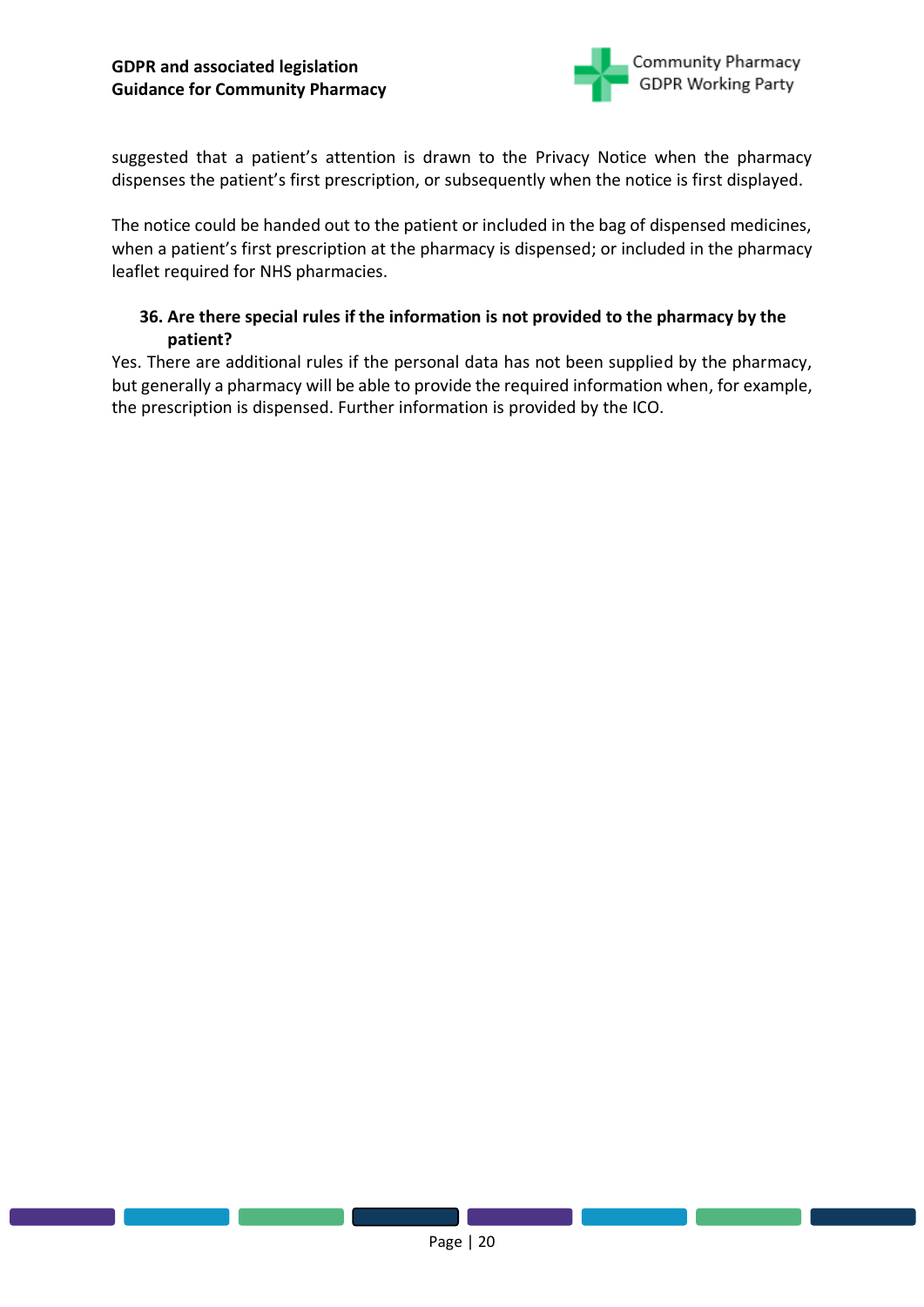

# <span id="page-20-0"></span>**Health and Employment data**

## **37. Can I process health data and employment data without consent?**

Yes. Health data may be processed by a pharmacy on the basis, for example, that it is necessary for the performance of a task carried out in the public interest (Article 6, 1(e)); or processing is necessary for compliance with a legal obligation (the Terms of Service in the NHS (Pharmaceutical and Local Pharmaceutical Services) Regulations 2013) (Article 6(c)). There will also be many occasions when health data in a pharmacy is processed to protect the vital interests of the patient (Article 6(d)). As health data is a special category of personal data, the second stage of lawful processing must also be considered. (See question 10)

Employment data may be processed lawfully under one or more of the broad categories in Article 6, for example, as necessary for the performance of a contract and, for tax and national insurance purposes, for compliance with a legal obligation. It is generally not special category data and, therefore, Article 9 need not be considered.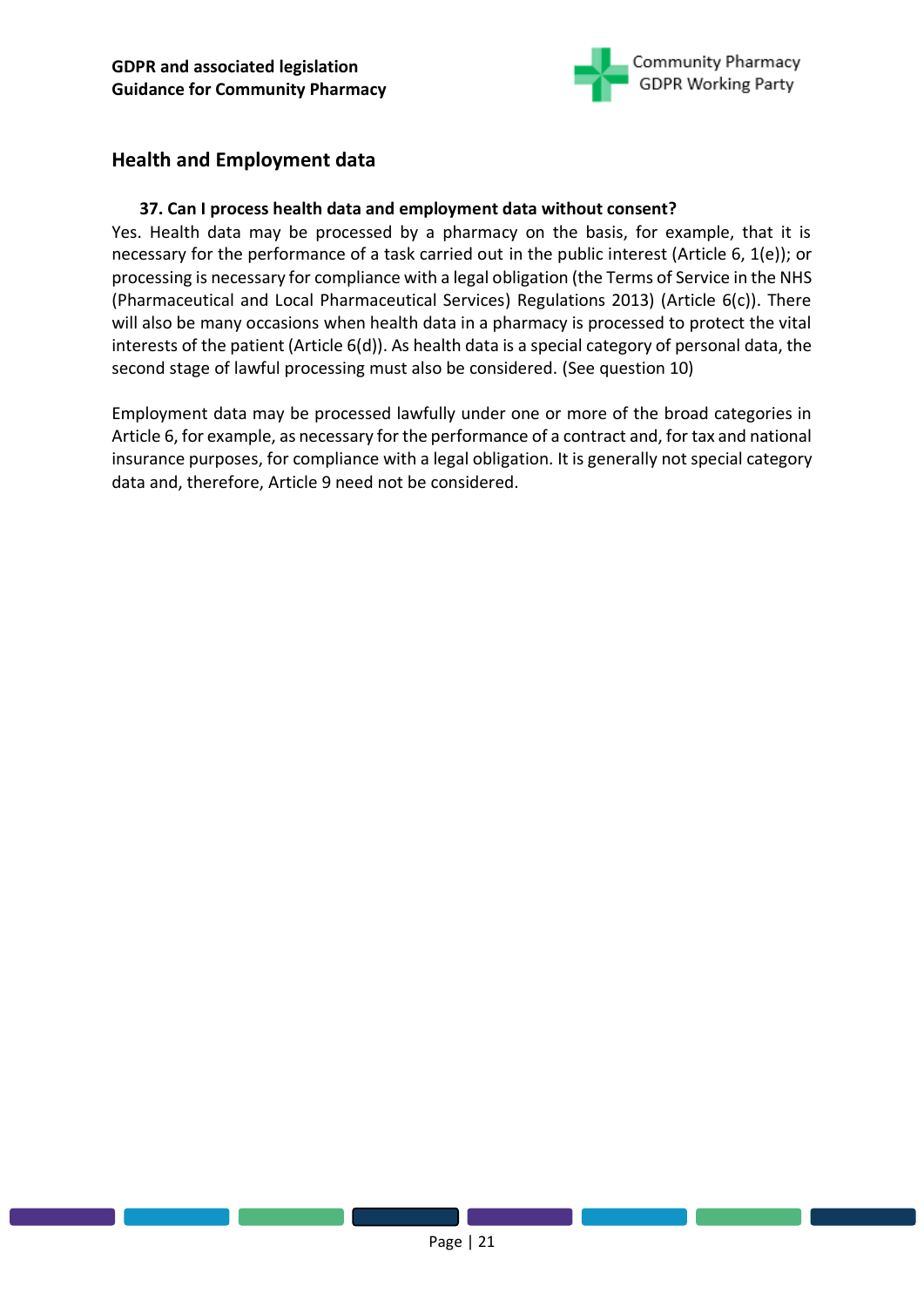

# <span id="page-21-0"></span>**Processors**

# **38. What are processors, and can I send my staff's data to a third party for payroll purposes?**

Processors are those people to whom you send personal data for a specific task, who you instruct exactly what to do with the personal data, for example, when you send information to a third-party organisation for your payroll.

### **39. What must I agree with my processors?**

You must have a contract or other legal provision which ensures they are GDPR compliant and if they are not in the UK, additional requirements may apply.

The ICO indicates that contracts with processors:

Must set out:

- the subject matter and duration of the processing;
- the nature and purpose of the processing;
- the type of personal data and categories of data subject; and
- the obligations and rights of the controller.

Must also include as a minimum the following terms requiring the processor to:

- only act on the written instructions of the controller;
- ensure that people processing the data are subject to a duty of confidence;
- take appropriate measures to ensure the security of processing;
- only engage sub-processors with the prior consent of the controller and under a written contract;
- assist the controller in providing subject access and allowing data subjects to exercise their rights under the GDPR;
- assist the controller in meeting its GDPR obligations in relation to the security of processing, the notification of personal data breaches and data protection impact assessments;
- delete or return all personal data to the controller as requested at the end of the contract; and
- submit to audits and inspections, provide the controller with whatever information it needs to ensure that they are both meeting their Article 28 obligations, and tell the controller immediately if it is asked to do something infringing the GDPR or other data protection law of the EU or a member state.

Processors may not pass the personal information to a third party – another processor – without prior written authorisation from the data controller; and if this is permitted the contract with the additional processor must include the same data protection requirements as the original contract.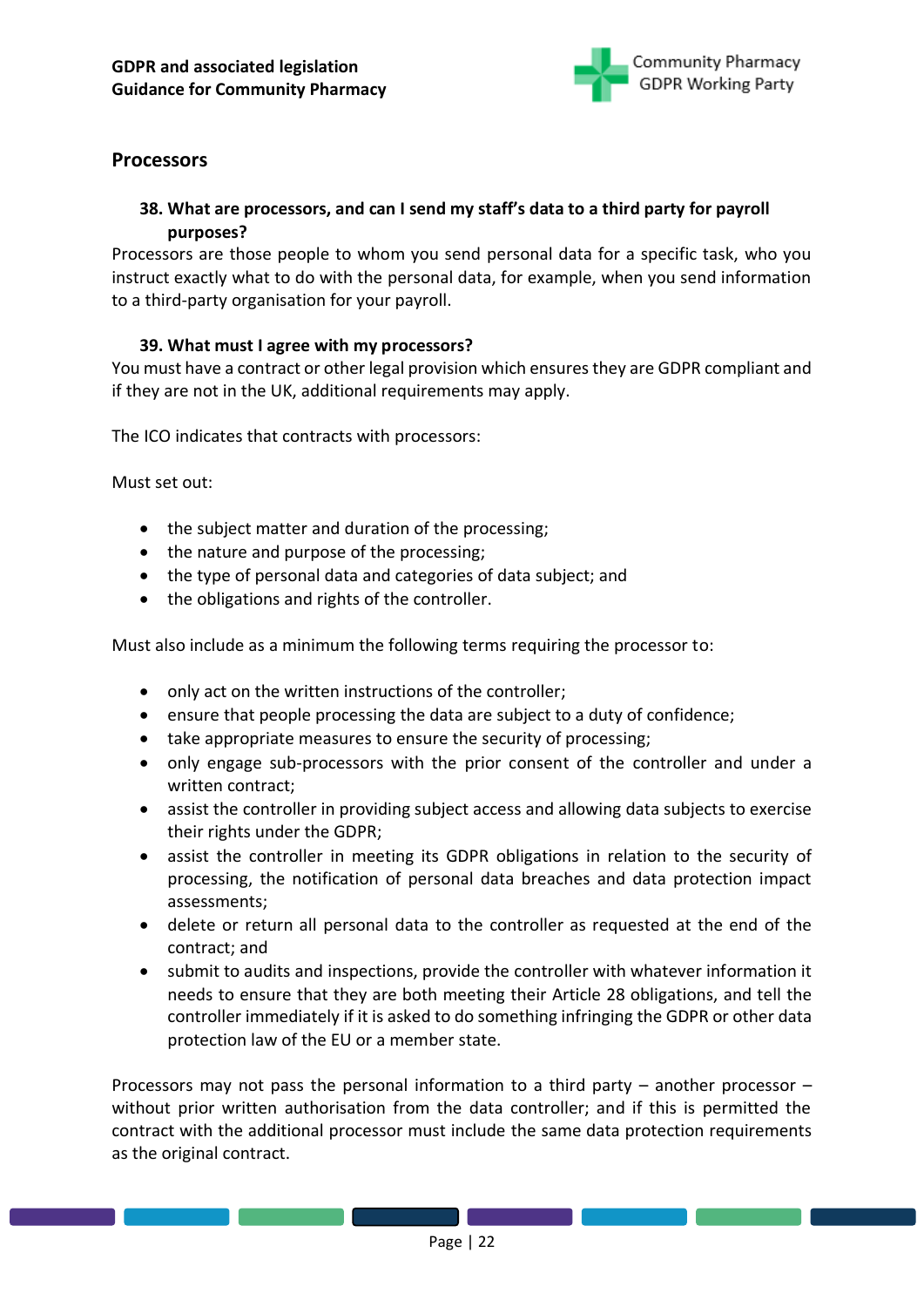

# <span id="page-22-0"></span>**Data subject rights**

## **40. What do I have to provide or do at the request of the data subject?**

Data subjects had various rights under the Data Protection Act 1998 and broadly these rights remain and are developed and clarified under the GDPR. Some rights only apply to personal data which is collected by consent, on the basis that if you consent to the collection of data you ought to be able to retract that consent. The key rights that data subjects have are as follows and those highlighted are the most significant for community pharmacy:

- **a) Right of access – data subjects have a right to obtain from you a copy of the personal data you hold on them (e.g. from the PMR), free of charge on the first occasion, and the following information**
	- i) Purpose of the processing
	- ii) Categories of personal data concerned
	- iii) To whom you disclose the data
	- iv) How long the data is stored or how this is calculated
	- v) The existence of the right to rectification or reassure (not erasure for health data)
	- vi) Right to lodge a complaint with the ICO
	- vii) If not collected from the data subject, where the personal information came from
	- viii) Additional information related to automated decision-making and transfer of personal data overseas)
- **b) Right to rectification – the data subject may ask for incorrect or inaccurate information to be corrected, which may be more appropriate by way of a supplementary statement, because, for example, the record of what was prescribed or dispensed may need to be retained for professional or legal reasons.**
- c) Right to erasure particularly relevant if the only ground for processing personal data is consent (or explicit consent if the information is special category personal data). The right to erasure does not usually apply to data concerning health processed for healthcare and NHS management purposes.
- d) Right to restrict processing in some cases the data subject may restrict your normal processing and may, for example, ask you not to delete data you would otherwise delete, because the data subject needs the data for a legal case.
- e) Right to have others notified of any rectification, erasure or restriction any rectification, erasure or restriction must be notified to each person to whom the data has been disclosed unless this proves impossible or would involve a disproportionate effort.
- f) Right to data portability this applies only where the processing is based on consent or a contract (and therefore in most cases should not apply to data concerning health)
- **g) Right to object – which could apply to pharmacies – in which case the pharmacy should provide a copy of the Privacy Notice and will need to show for each specific case that it has compelling legitimate grounds for processing the personal data that**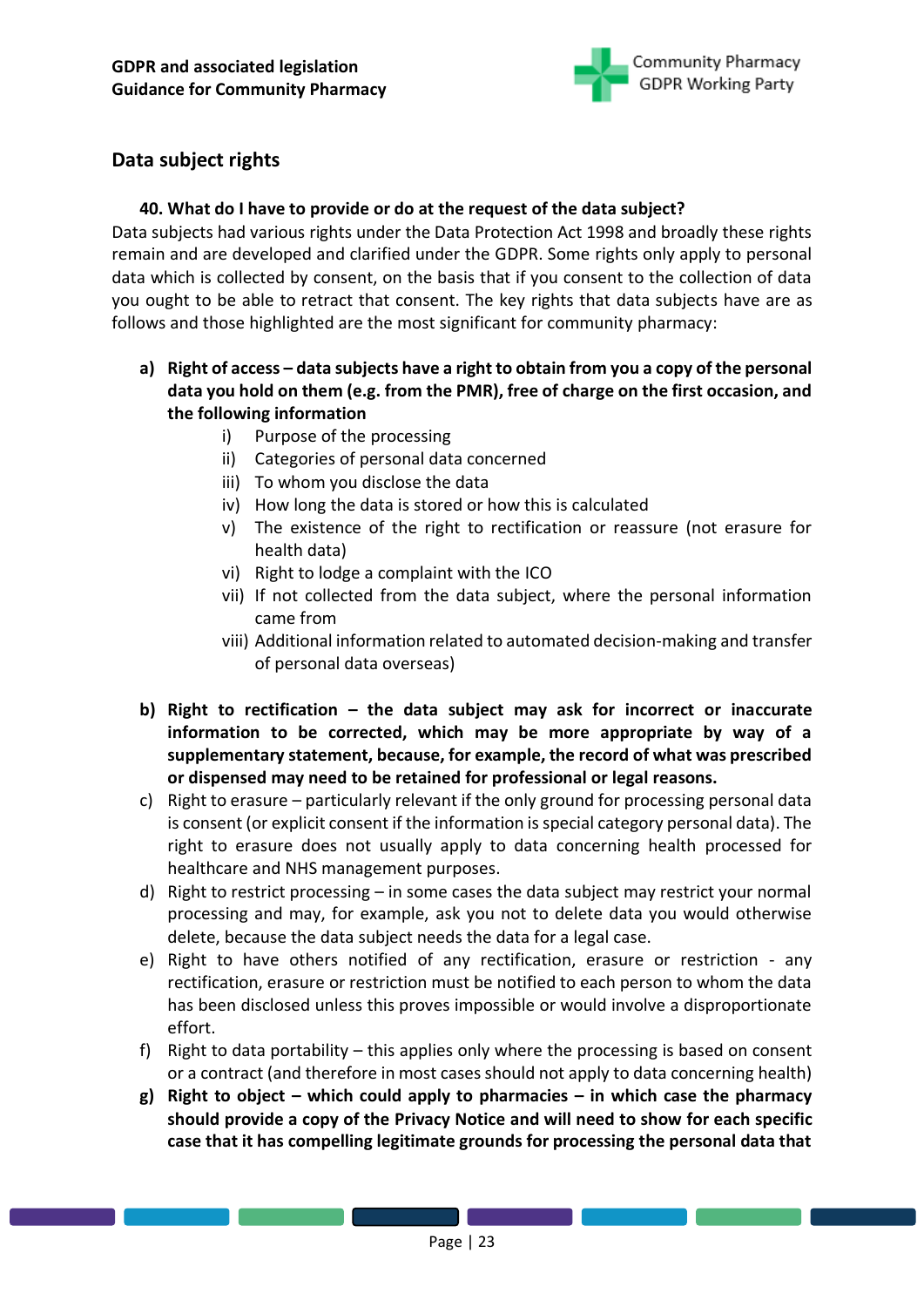

# **overrides the interest, rights and freedoms of the data subject; or the pharmacy may retain the data for the establishment, exercise or defence of legal claims.**

Data subjects will not be able to exercise all the rights in relation to pharmacy – see step 11 in the **Guidance for Community Pharmacy** (Part 1).

### **41. When do I have to provide relevant information to data subjects?**

You must provide relevant information to the data subject without undue delay and in any event within **one month** of receipt of the request. If you need more time you need to tell the data subject and explain why. If you have not taken the action requested you should provide the details of the supervisory authority, the ICO, so the data subject may lodge a complaint.

### **42. How should I provide the information?**

If the information is requested electronically, it should be provided electronically, if possible, unless otherwise requested by the data subject.

# **43. Can I charge a fee for providing information to data subjects in response to these requests?**

No. Unless the request is manifestly unfounded or excessive, for example, because they are repetitive, in which case you can charge a reasonable fee or refuse to act on the request.

### **44. Can I refuse these requests from data subjects?**

Yes, but only in certain cases, see the answer to the question above.

#### **45. May I check the identity of the data subject?**

You may, and you should, to ensure that you do not disclose confidential information to the wrong person.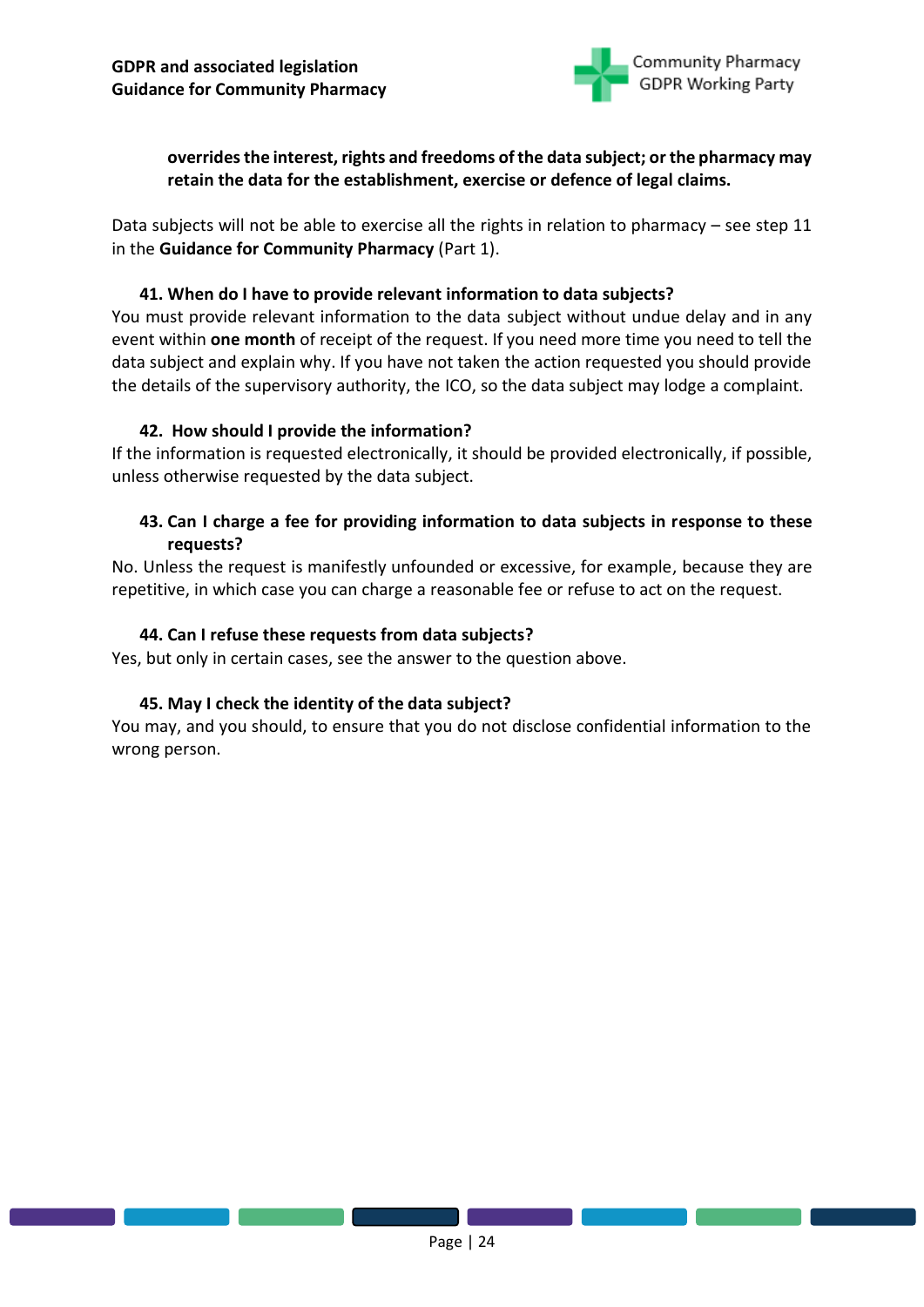

# <span id="page-24-0"></span>**Data protection by design and default and DPOs**

### **46. Do I have to think about data protection by design and default?**

Yes. Designing systems and procedures with recognition of data protection principle has long been important and it is now a requirement of the GDPR. There is also a requirement in certain cases to appoint a DPO. This requirement is intended for public authorities but by a quirk of legislation may apply to community pharmacies as well. (See earlier DPO section)